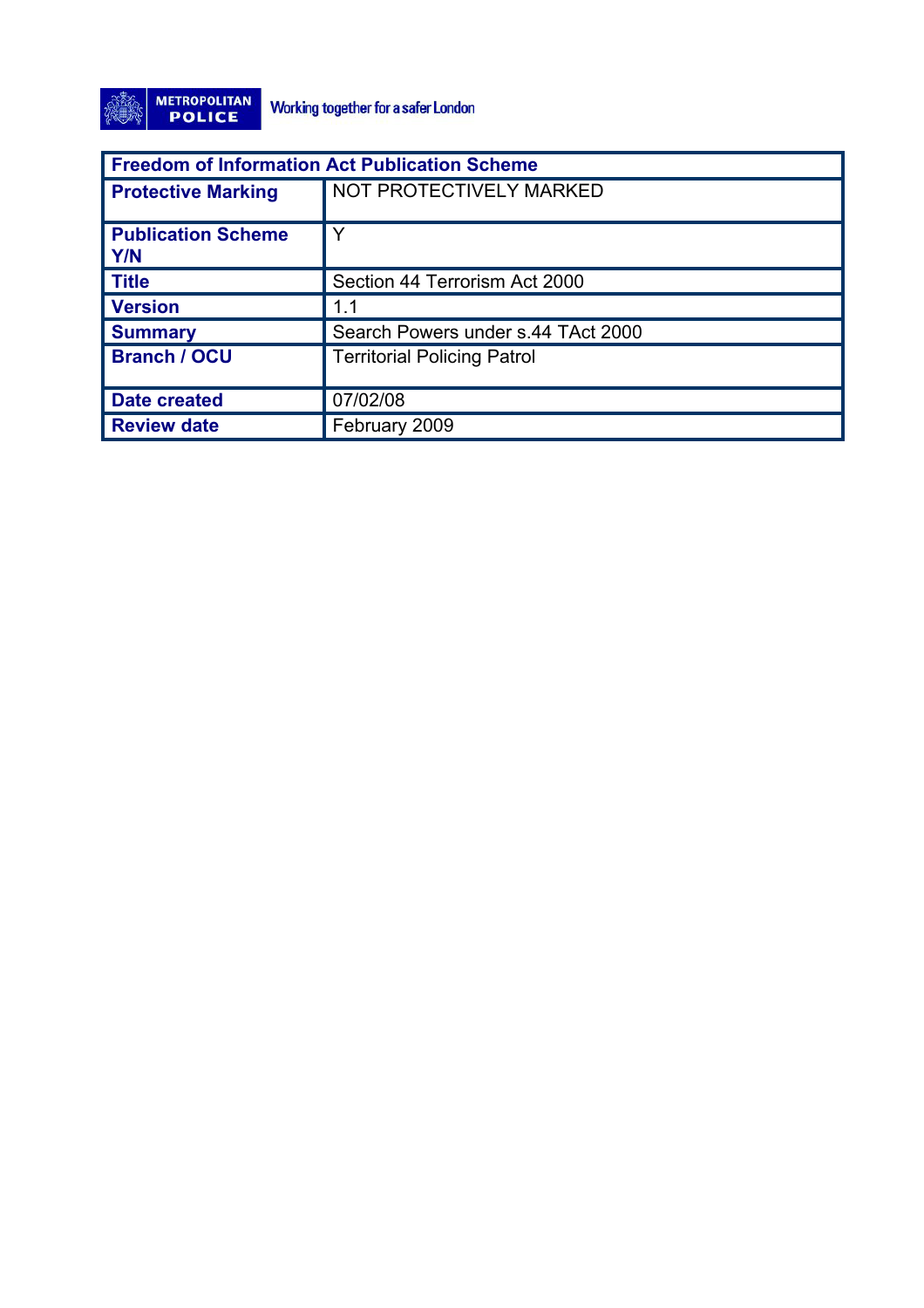

## **Territorial Policing – Safer Neighbourhoods Section 44 Terrorism Act 2000 Standard Operating Procedures**

#### **Issue 1**

#### **Date 01.08.07**

|                      | <b>Name</b>         | <b>Signature</b> | <b>Date</b> | <b>Title</b>          |
|----------------------|---------------------|------------------|-------------|-----------------------|
| <b>Prepared by</b>   | <b>Geoff Bishop</b> |                  |             | <b>Ch Inspector</b>   |
| <b>Agreed by</b>     | <b>Nick Jupp</b>    |                  |             | <b>Superintendent</b> |
| <b>Approved by</b>   | <b>Rod Jarman</b>   |                  |             | <b>Commander</b>      |
| <b>Authorised by</b> |                     |                  |             |                       |



**METROPOLITAN POLICE** 

Working together for a safer London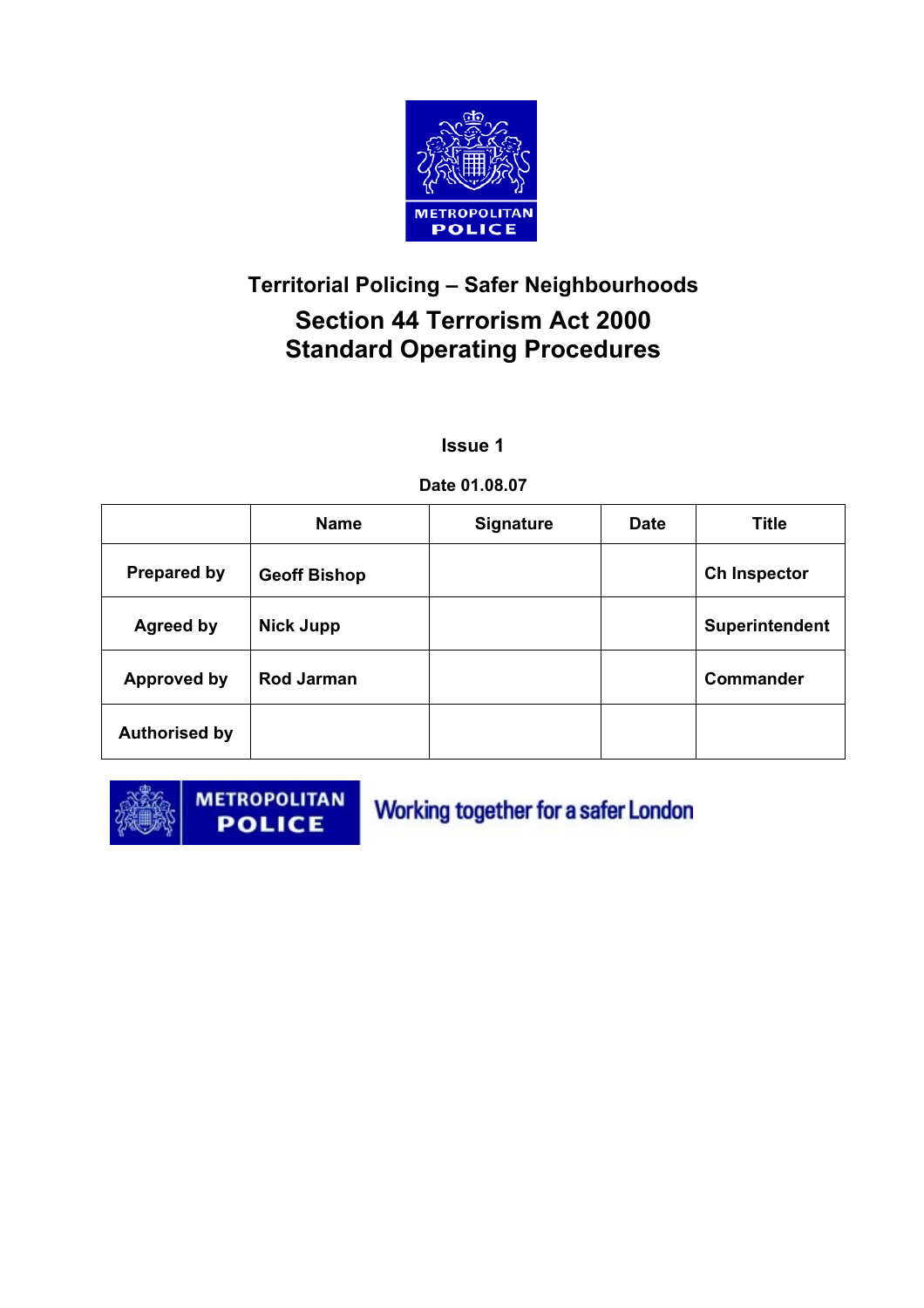#### **DOCUMENT REVISION HISTORY:**

| <b>REVISION</b> | <b>DATE</b> | <b>PREPARED BY</b>   | <b>COMMENTS</b>           |
|-----------------|-------------|----------------------|---------------------------|
|                 | 31/12/08    | <b>INSP S MORRIS</b> | <b>STOP CODES REMOVED</b> |

#### **REFERENCE DOCUMENTS:**

| Ref No. | <b>DOCUMENT TITLE</b> | <b>DOCUMENT NUMBER</b> | <b>ISSUE</b> |
|---------|-----------------------|------------------------|--------------|
|         |                       |                        |              |
|         |                       |                        |              |
|         |                       |                        |              |

**DISTRIBUTION:**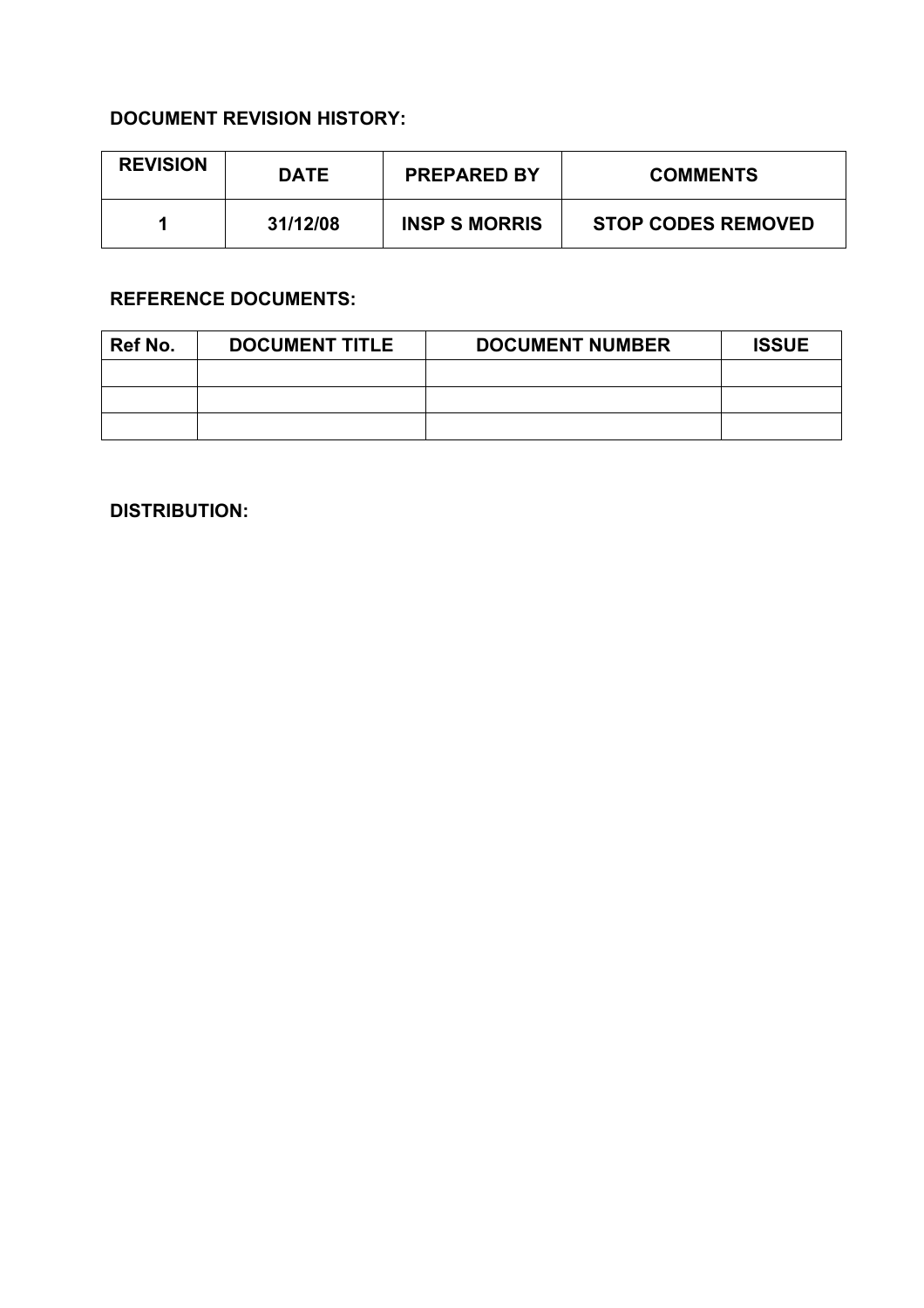# **How to use Standard Operating Procedures**

| <b>Structure</b>           |                                                                                                                                                                                                                                                                                                                                                  | has been carefully structured so that it will be easy to use. | The section 44 Terrorism Act 2000, Standard Operating Procedure (SOP)                                                                                                                                                                            |
|----------------------------|--------------------------------------------------------------------------------------------------------------------------------------------------------------------------------------------------------------------------------------------------------------------------------------------------------------------------------------------------|---------------------------------------------------------------|--------------------------------------------------------------------------------------------------------------------------------------------------------------------------------------------------------------------------------------------------|
| <b>Formatted</b><br>tables | Some types of information have been formatted in specific ways to help you<br>find key content quickly and to identify important steps and responsibilities.<br>A number of the formatted tables have been set up as check lists and can be<br>printed off and used by the person carrying out the role.<br>These are identified by this symbol: |                                                               |                                                                                                                                                                                                                                                  |
| <b>Red</b><br>tables       | issue.                                                                                                                                                                                                                                                                                                                                           |                                                               | Whenever you read content presented in a red table like the one shown<br>below, you can be certain that you will be reading principles, this includes the<br>responsibilities in respect to a particular role or the description of a particular |
|                            | <b>Item</b>                                                                                                                                                                                                                                                                                                                                      |                                                               | <b>Responsibility</b>                                                                                                                                                                                                                            |
|                            |                                                                                                                                                                                                                                                                                                                                                  |                                                               |                                                                                                                                                                                                                                                  |
| Yellow<br>tables           | supplies/to whom/why.                                                                                                                                                                                                                                                                                                                            |                                                               | Whenever you read content presented in a yellow table like the one shown<br>below, you can be certain that you will be reading facts, such as who                                                                                                |
|                            | <b>Example</b>                                                                                                                                                                                                                                                                                                                                   |                                                               | <b>Information Type</b>                                                                                                                                                                                                                          |
|                            |                                                                                                                                                                                                                                                                                                                                                  |                                                               |                                                                                                                                                                                                                                                  |
| Green<br>tables            |                                                                                                                                                                                                                                                                                                                                                  | of exactly how to do something.                               | Whenever you read content presented in a green step/action table like the<br>one shown below, you can be certain that you will be reading the procedure                                                                                          |
|                            | <b>Step</b>                                                                                                                                                                                                                                                                                                                                      |                                                               |                                                                                                                                                                                                                                                  |
|                            |                                                                                                                                                                                                                                                                                                                                                  |                                                               | <b>Action</b>                                                                                                                                                                                                                                    |
|                            |                                                                                                                                                                                                                                                                                                                                                  |                                                               |                                                                                                                                                                                                                                                  |
| <b>Blue</b><br>tables      | be carried out.                                                                                                                                                                                                                                                                                                                                  |                                                               | Whenever you read content presented in a blue table like the one shown<br>below, you can be certain that your will be reading what processes need to                                                                                             |
|                            |                                                                                                                                                                                                                                                                                                                                                  | When                                                          | <b>Then</b>                                                                                                                                                                                                                                      |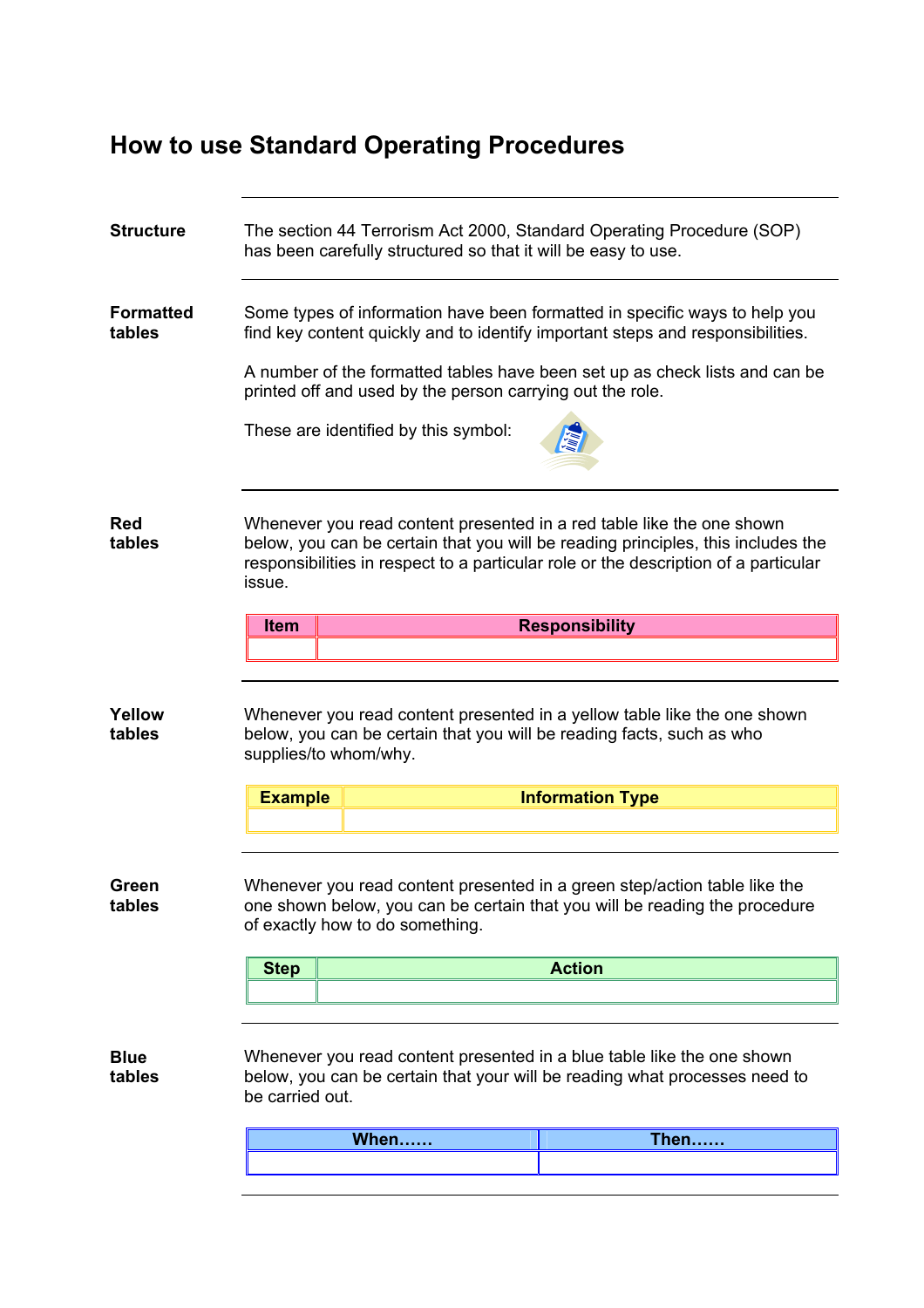### **Section 44 Terrorism Act 2000**

#### **Overview**



#### **Introduction** This Standard Operating Procedure supports the Metropolitan Police Service (MPS) Policy on Stops and Searches and must be read in conjunction with:

- Principles on Stops and Searches;
- PACE Codes of Practice Code A;
- Race Relations (Amendment) Act 2000 (RRAA); and
- The Terrorism Act 2000;

**Note:** Where legislation has been directly quoted, grammar remains unchanged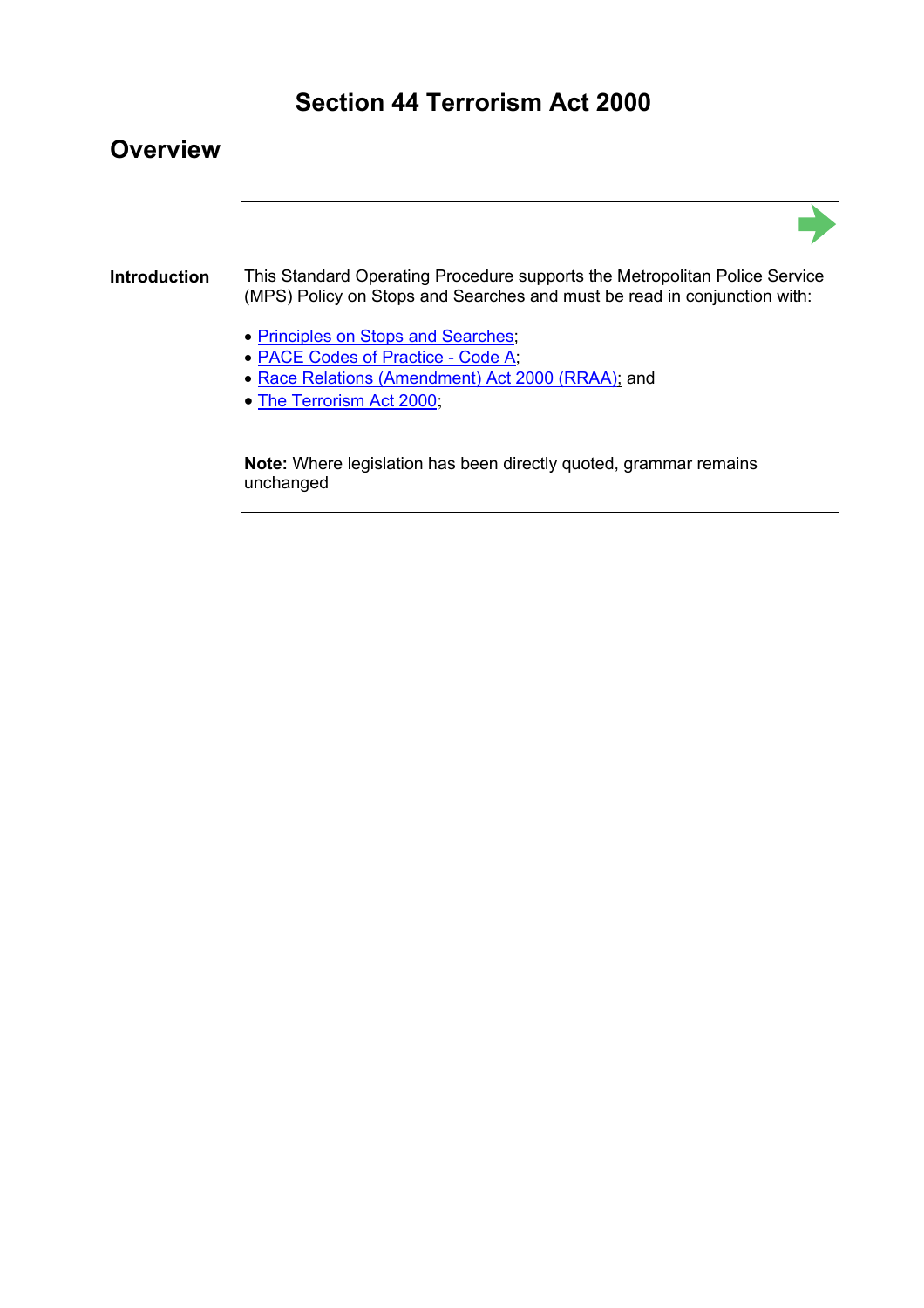# **Index**

**Contents** This publication contains the following topics:



| <b>Topic</b>                                   | <b>See Page</b> |
|------------------------------------------------|-----------------|
|                                                |                 |
| <b>About the Authority</b>                     | 7               |
| Section 44 & 45 Search and Seizure             | 8               |
| <b>Searching</b>                               | 10              |
| <b>Community Engagement</b>                    | 12              |
| <b>Information Sharing</b>                     | 13              |
| <b>Intelligence</b>                            | 14              |
| <b>Appropriate Use</b>                         | 15              |
| <b>The Encounter</b>                           | 16              |
| <b>Objective Assessments</b>                   | 18              |
| Rainbow                                        | 19              |
| <b>Event Briefings</b>                         | 20              |
| <b>Metcall/Integrated Borough Operations</b>   | 21              |
| Requirement to Provide Form 5090               | 22              |
| <b>Internal Monitoring</b>                     | 24              |
| Public reassurance                             | 25              |
| <b>Training</b>                                | 26              |
| <b>Section 43 Stop and Search</b>              | 27              |
| <b>Offences under Stop &amp; Search Powers</b> | 28              |
| <b>Useful Links</b>                            | 29              |
| <b>Key Operations and Contacts</b>             | 30              |
| <b>Responsibilities</b>                        | 32              |
| <b>Associated Polices and Documents</b>        | 33              |
| Feedback - 44 TAct 2000 SOP                    | 34              |

 $\leftarrow$ 

٢T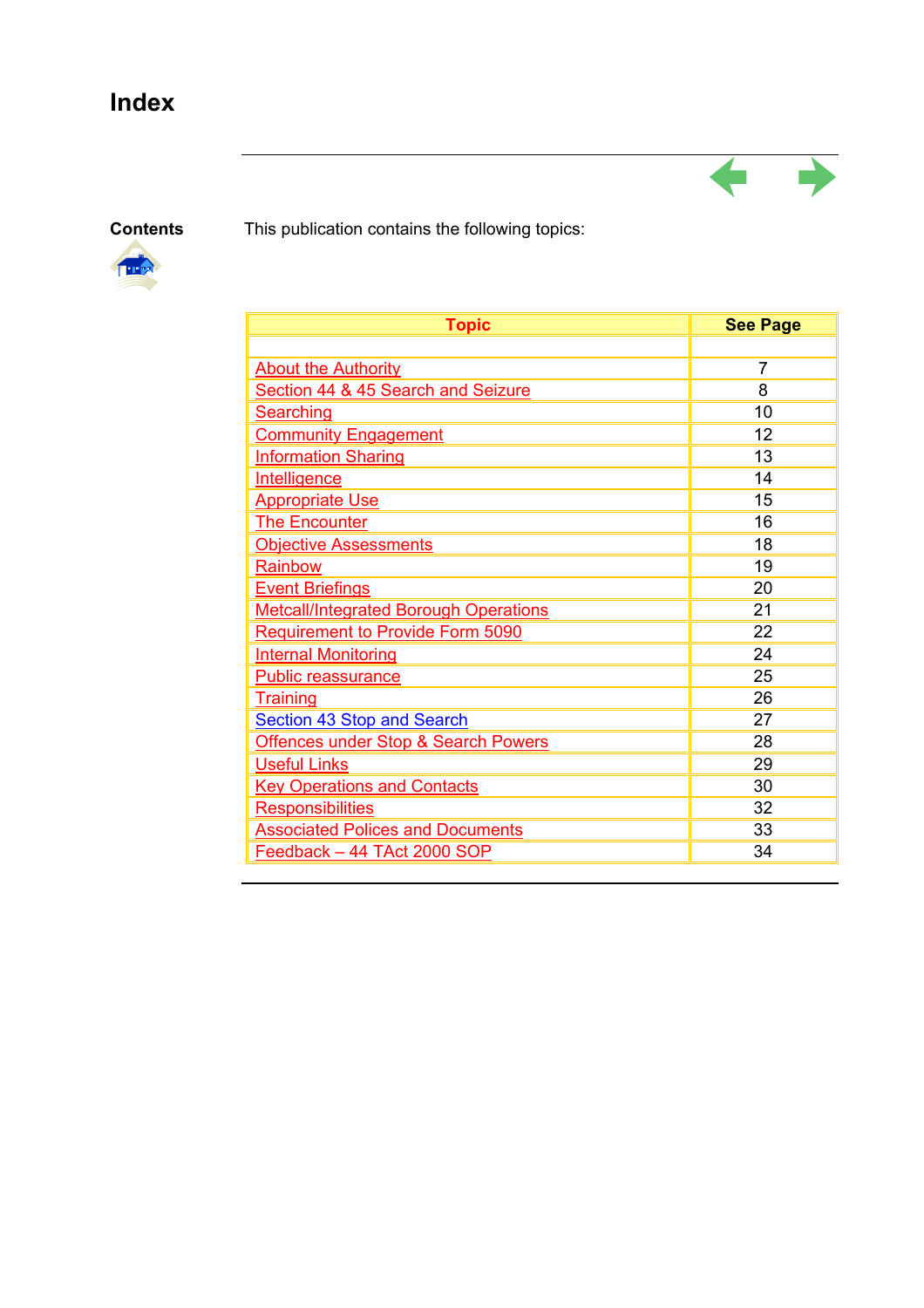# **Strategic vision and background**



| <b>Introduction</b>         | Stop and search powers under Section 43 and 44 Terrorism Act 2000 are<br>used to improve the security of London and enhance community confidence<br>by demonstrating a visible, responsive and proactive style of policing. The<br>exercise of Section 44 powers is to disrupt, deter and prevent terrorism and<br>to help create a hostile and uncertain environment for terrorists who wish to<br>operate in London. Section 43 powers are used as a tactic to detect<br>terrorists. |
|-----------------------------|----------------------------------------------------------------------------------------------------------------------------------------------------------------------------------------------------------------------------------------------------------------------------------------------------------------------------------------------------------------------------------------------------------------------------------------------------------------------------------------|
| <b>Strategic</b><br>vision  | Counter Terrorism stop powers, if used appropriately and effectively, will<br>serve to reassure the people of London and in doing so will install trust and<br>confidence of all communities.                                                                                                                                                                                                                                                                                          |
| <b>Historic</b><br>evidence | Historic evidence on the methodology of National and International terrorists<br>indicates that they operate on a pan-London and a pan-UK basis.<br>Terrorists need to travel - meetings, training and planning can take<br>place anywhere.<br>Terrorists need transport - they need to move equipment, material<br>and people around.<br>Terrorists need to prepare - hostile reconnaissance and surveillance<br>is carried out to plan attacks.                                      |
| Primary<br>targets          | The particular areas where they live, plan, meet and store equipment and<br>arms are generally away from the iconic, financial, crowded places and<br>transportation hubs, which they seek as primary targets.                                                                                                                                                                                                                                                                         |
| Vigilance                   | All staff must recognise that there is an ongoing daily requirement to remain<br>vigilant and alert to terrorist related activity wherever they may be based or<br>whatever type of policing activity they are involved in.                                                                                                                                                                                                                                                            |
|                             |                                                                                                                                                                                                                                                                                                                                                                                                                                                                                        |

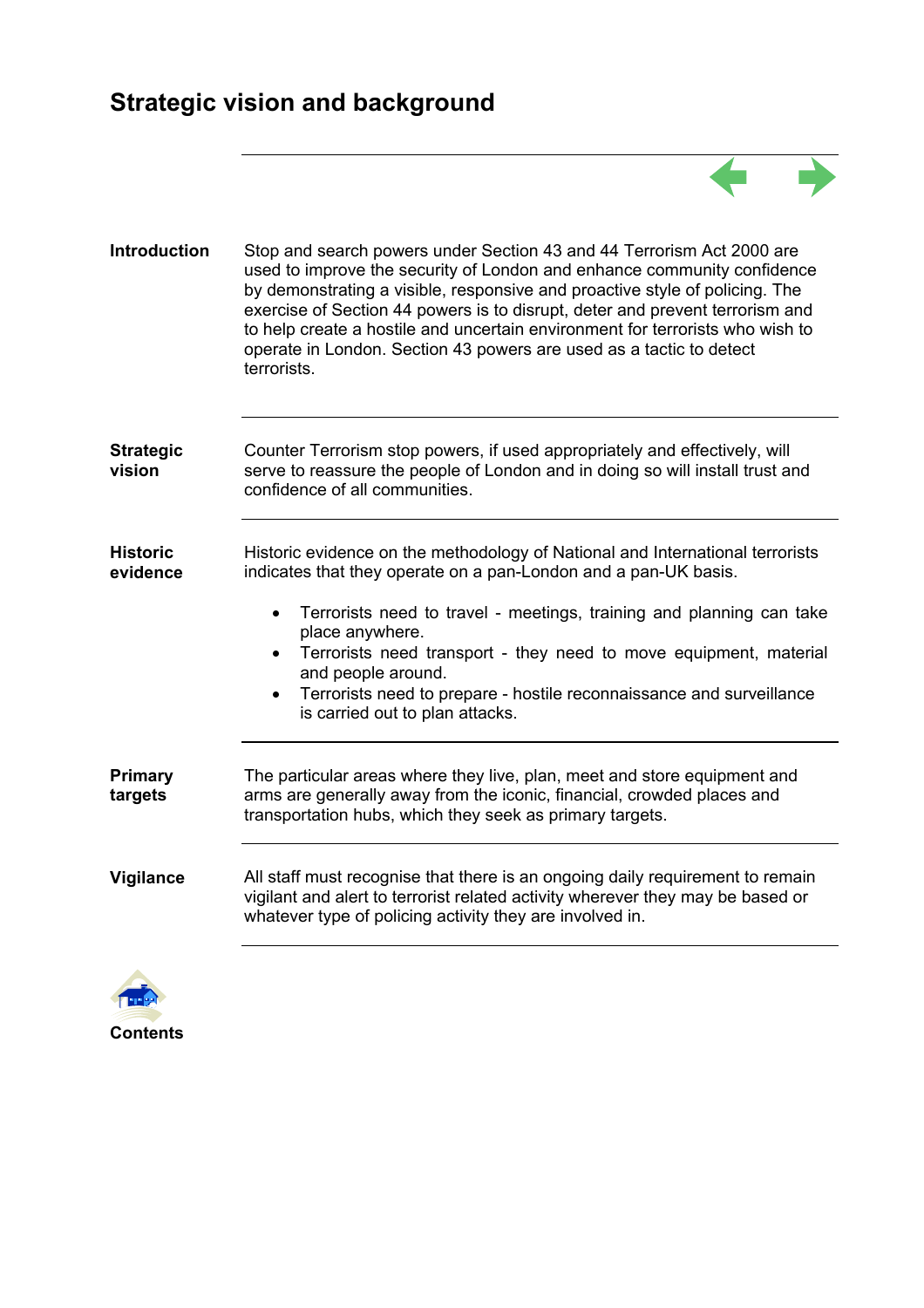# **About the Authority**

| <b>Power</b>                                                              | Section 44 Terrorism Act 2000 covers an authority granted by a Chief Officer<br>and confirmed by the Secretary of State.                                                                                                                                                                                                                                                                                                                                                                                                                                                                                                                                                                                                                                                                                |
|---------------------------------------------------------------------------|---------------------------------------------------------------------------------------------------------------------------------------------------------------------------------------------------------------------------------------------------------------------------------------------------------------------------------------------------------------------------------------------------------------------------------------------------------------------------------------------------------------------------------------------------------------------------------------------------------------------------------------------------------------------------------------------------------------------------------------------------------------------------------------------------------|
| <b>Chief Officers</b><br>authority                                        | The authority granted by the Chief Officer is significant because it provides<br>the reasonable grounds for officers to carry out stops and searches within a<br>specified area in the Metropolitan Police District during a specified period.                                                                                                                                                                                                                                                                                                                                                                                                                                                                                                                                                          |
| <b>Power differs</b><br>from S.1<br><b>PACE -</b>                         | These stop and search powers differ from those provided under section 1<br>Police and Criminal Evidence Act 1984.                                                                                                                                                                                                                                                                                                                                                                                                                                                                                                                                                                                                                                                                                       |
| <b>Reasonable</b><br>grounds NOT<br>required.                             | Once authorised, section 44 does NOT require an officer to have<br>reasonable grounds for suspecting the presence of such articles.                                                                                                                                                                                                                                                                                                                                                                                                                                                                                                                                                                                                                                                                     |
| <b>What the</b><br><b>Codes of</b><br><b>Practice say</b><br>Code A, 2.25 | "The selection of persons stopped under section 44 of Terrorism<br>Act 2000 should reflect an <b>objective assessment</b> of the threat<br>posed by the various terrorist groups active in Great Britain. The<br>powers must not be used to stop and search for reasons<br>unconnected with terrorism. Officers must take particular care<br>not to discriminate against members of minority ethnic groups in<br>the exercise of these powers. There may be circumstances,<br>however, where it is appropriate for officers to take account of a<br>person's ethnic origin in selecting persons to be stopped in<br>response to a specific terrorist threat (for example, some<br>international terrorist groups are associated with particular ethnic<br>identities). [See Notes 12 and 14 of Code A]" |
| <b>Specific areas</b>                                                     | Officers must be aware that the specified area may vary on each application<br>for an authority because it is subject to information and intelligence.                                                                                                                                                                                                                                                                                                                                                                                                                                                                                                                                                                                                                                                  |
| <b>Advice and</b><br>guidance                                             | The Rainbow briefing site located on the Rainbow website provides details<br>about the power, specific areas and applicable dates.                                                                                                                                                                                                                                                                                                                                                                                                                                                                                                                                                                                                                                                                      |
|                                                                           |                                                                                                                                                                                                                                                                                                                                                                                                                                                                                                                                                                                                                                                                                                                                                                                                         |

 $\sqrt{2}$ 

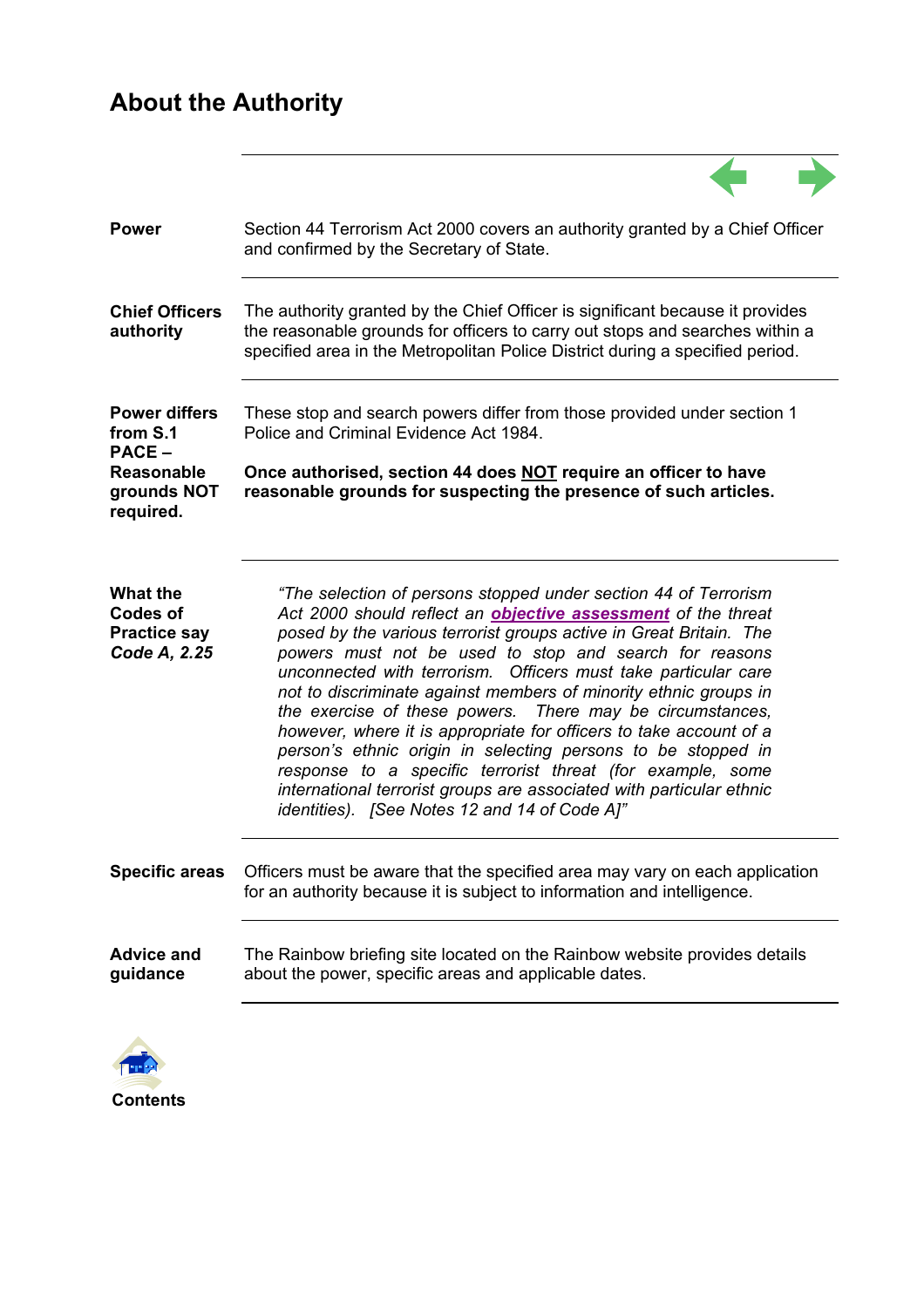

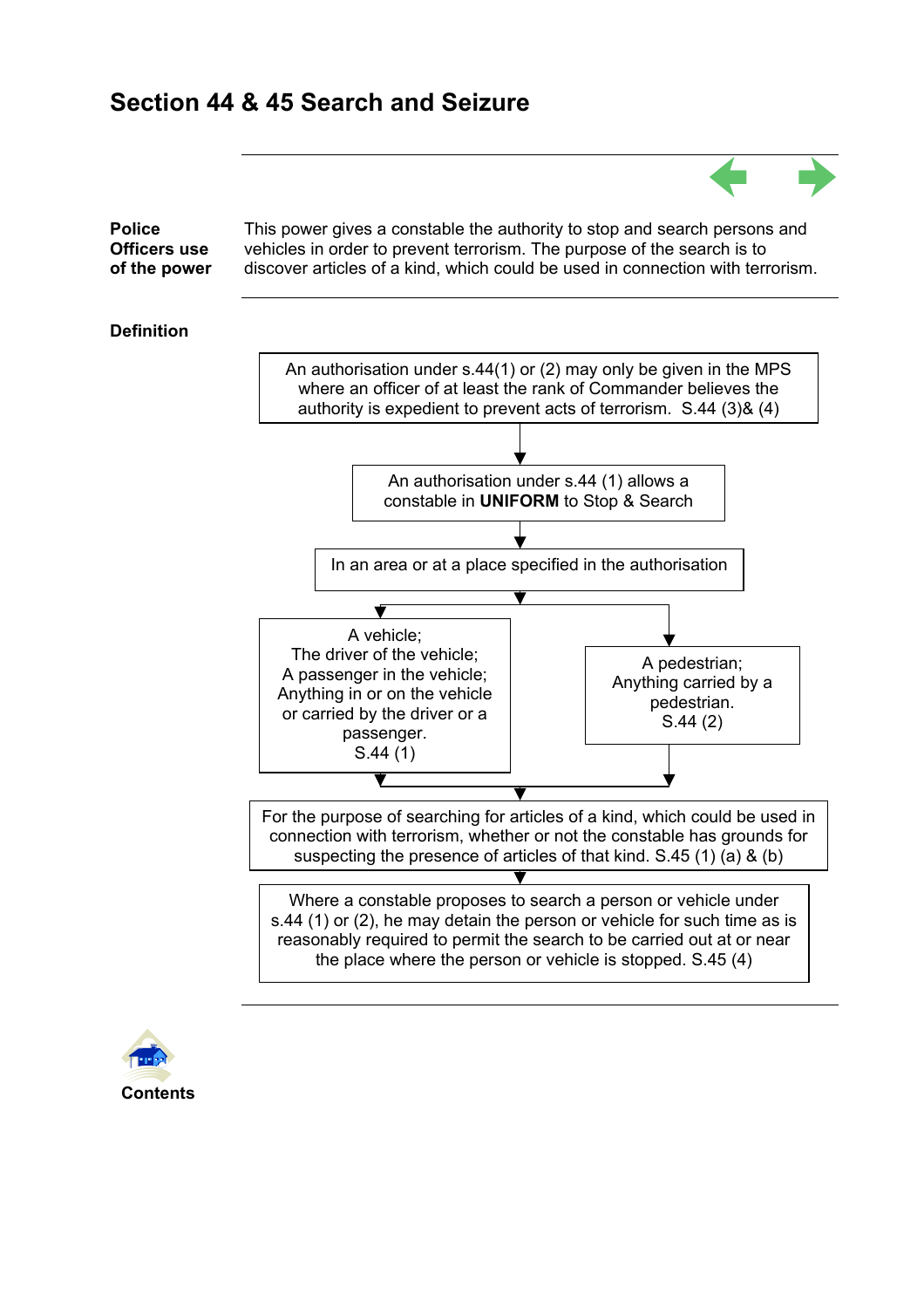| PCSO use of | Police Community Support Officers (PCSO's) can search property when     |
|-------------|-------------------------------------------------------------------------|
| the power   | under the direction of an officer holding the authority of a constable. |

#### **Definition**



articles discovered in the course of a search under section 44(1) or (2) which the constable or PCSO reasonably suspects are intended to be used in connection with terrorism.



**Seizure of articles**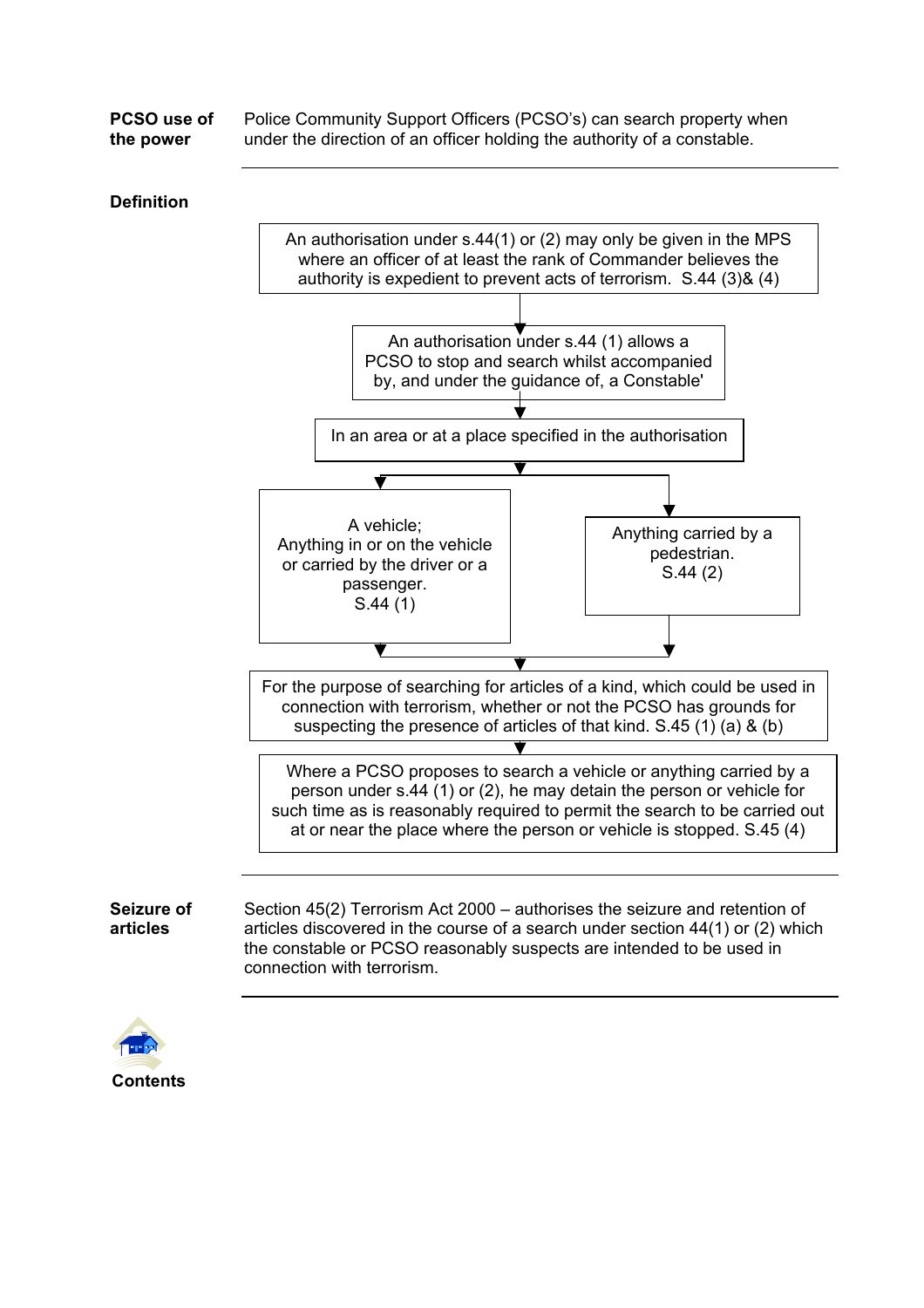### **Searching**



#### **Balancing potential harm caused**

Having considered the sensitivities and vulnerability of the person you will need to balance the likelihood of discovering the article to the potential harm you may cause to the person.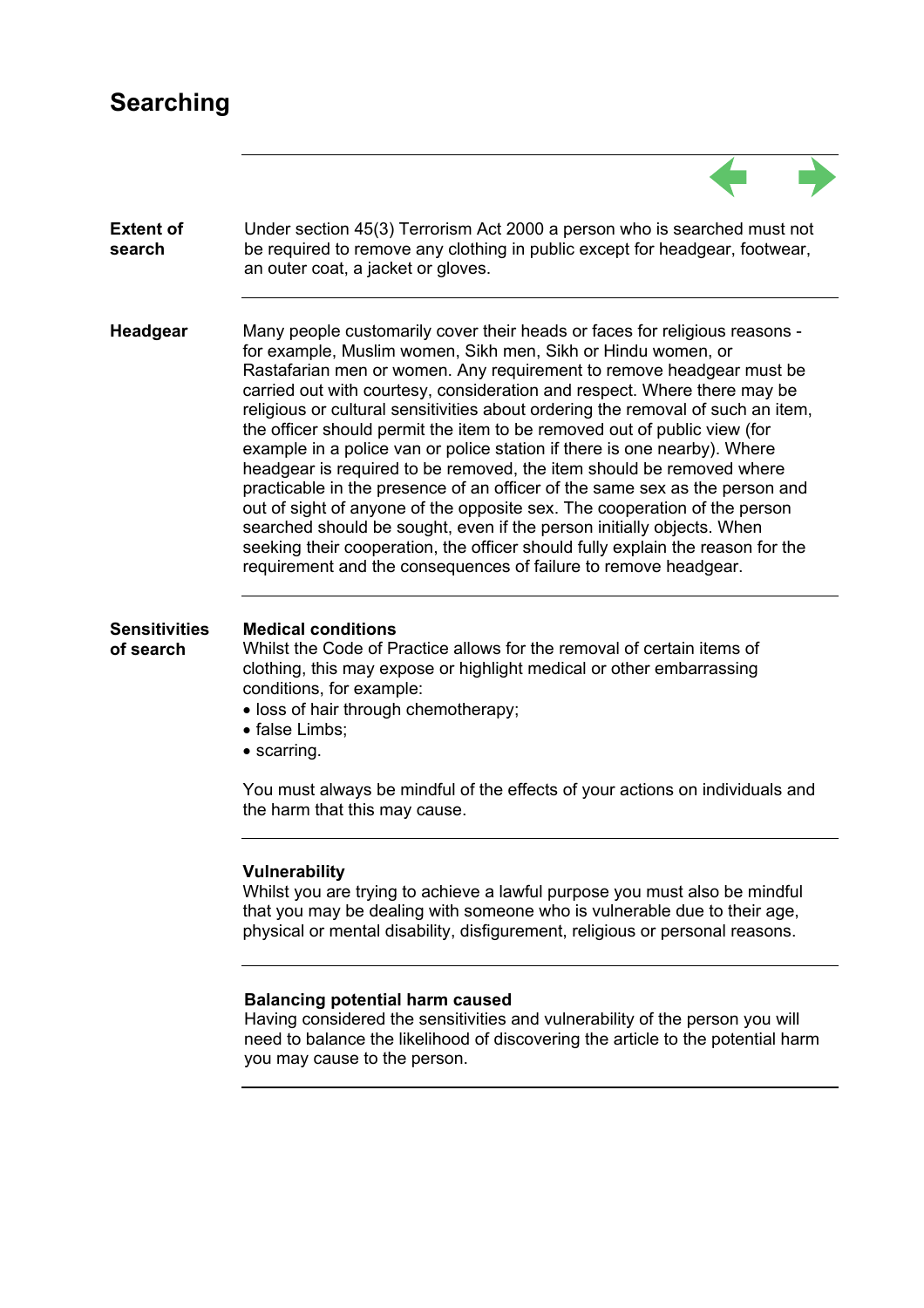|                                     | <b>Casual observers</b><br>Situations may arise where a person not involved in the encounter wishes to<br>observe the proceedings, every reasonable effort must be made to minimise<br>the embarrassment that the person being stopped or searched may<br>experience.                                                                                                                     |
|-------------------------------------|-------------------------------------------------------------------------------------------------------------------------------------------------------------------------------------------------------------------------------------------------------------------------------------------------------------------------------------------------------------------------------------------|
|                                     | You will need to use your discretion when dealing with casual observers,<br>taking into account:<br>• the wishes of the person being stopped or searched; and<br>• safety of officers and members of the public.                                                                                                                                                                          |
|                                     | If there is no legitimate reasons to interfere the person should be allowed to<br>observe.                                                                                                                                                                                                                                                                                                |
| <b>Awareness</b>                    | Officers are reminded to be alert and act with extreme caution when<br>exercising powers of stop and search under the Terrorism Act.                                                                                                                                                                                                                                                      |
| No power to<br>detain for<br>checks | Police National Computer (PNC) / National Joint Unit (NJU) checks on<br>individuals stopped under the Terrorism Act 2000 may on occasions be<br>desirable, in the absence of any other powers there is no authority to detain<br>for this purpose alone.<br>Note: Under this legislation there is no obligation on the persons stopped to<br>provide their personal details. - Code A 4.2 |
|                                     |                                                                                                                                                                                                                                                                                                                                                                                           |
| <b>Recording</b><br>property        | Any property seized must be shown on the form 5090.                                                                                                                                                                                                                                                                                                                                       |
| seized                              | The property must be recorded on the custody record or form 66 (whichever<br>is appropriate) at the police station and cross-referenced to form 5090                                                                                                                                                                                                                                      |
| <b>Suspect</b><br>devices           | Where any suspicious packages or suspect devices are found, officers<br>should:<br>• evacuate the immediate area;<br>• set up cordons;<br>• call for Duty Officer.                                                                                                                                                                                                                        |
| <b>Evidence</b>                     | Officers should also be reminded that when seizing any dangerous<br>article/offensive weapons the items must be handled with care and packaged<br>according to health and safety and forensic requirements.                                                                                                                                                                               |

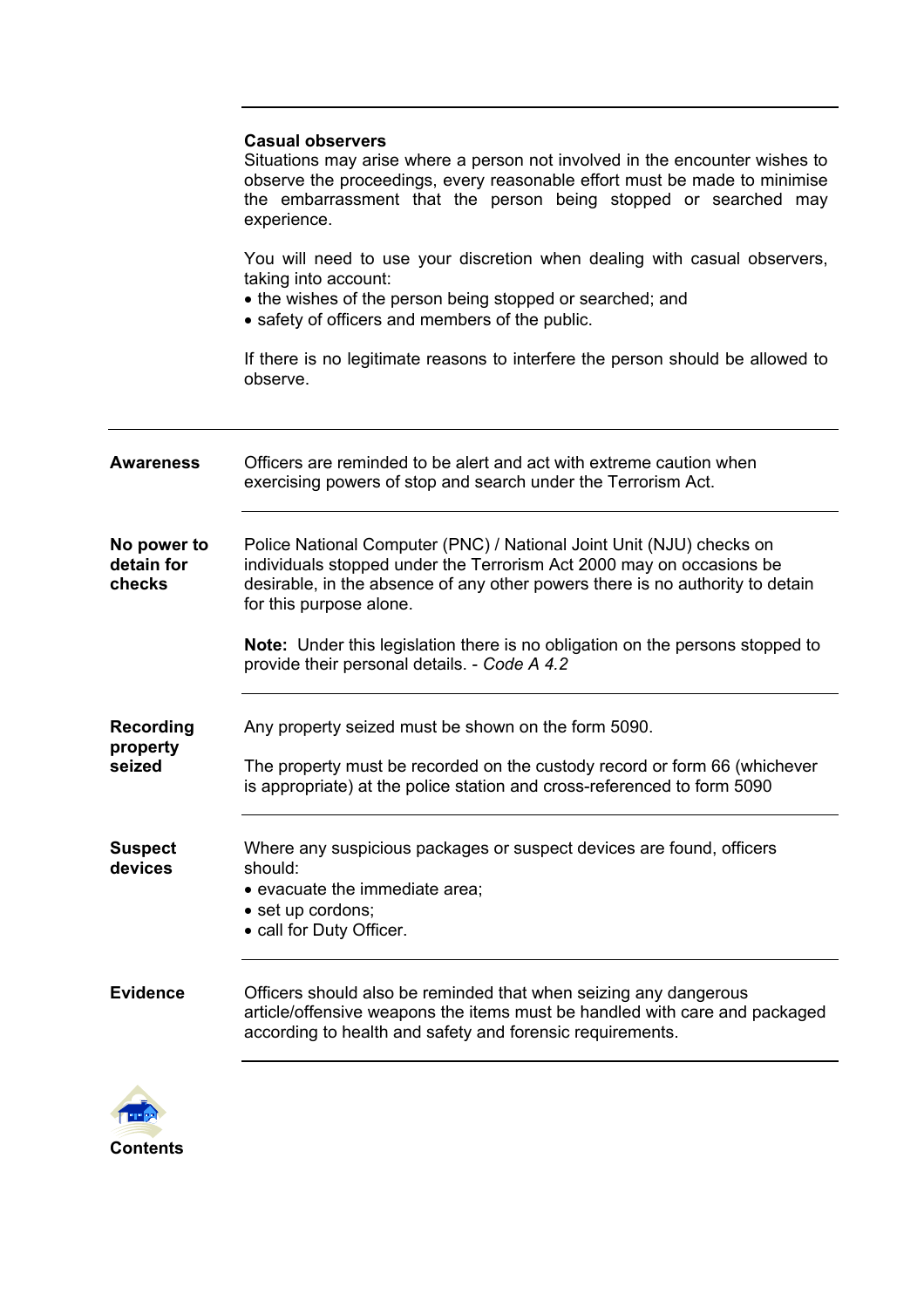### **Community Engagement**





**Contents**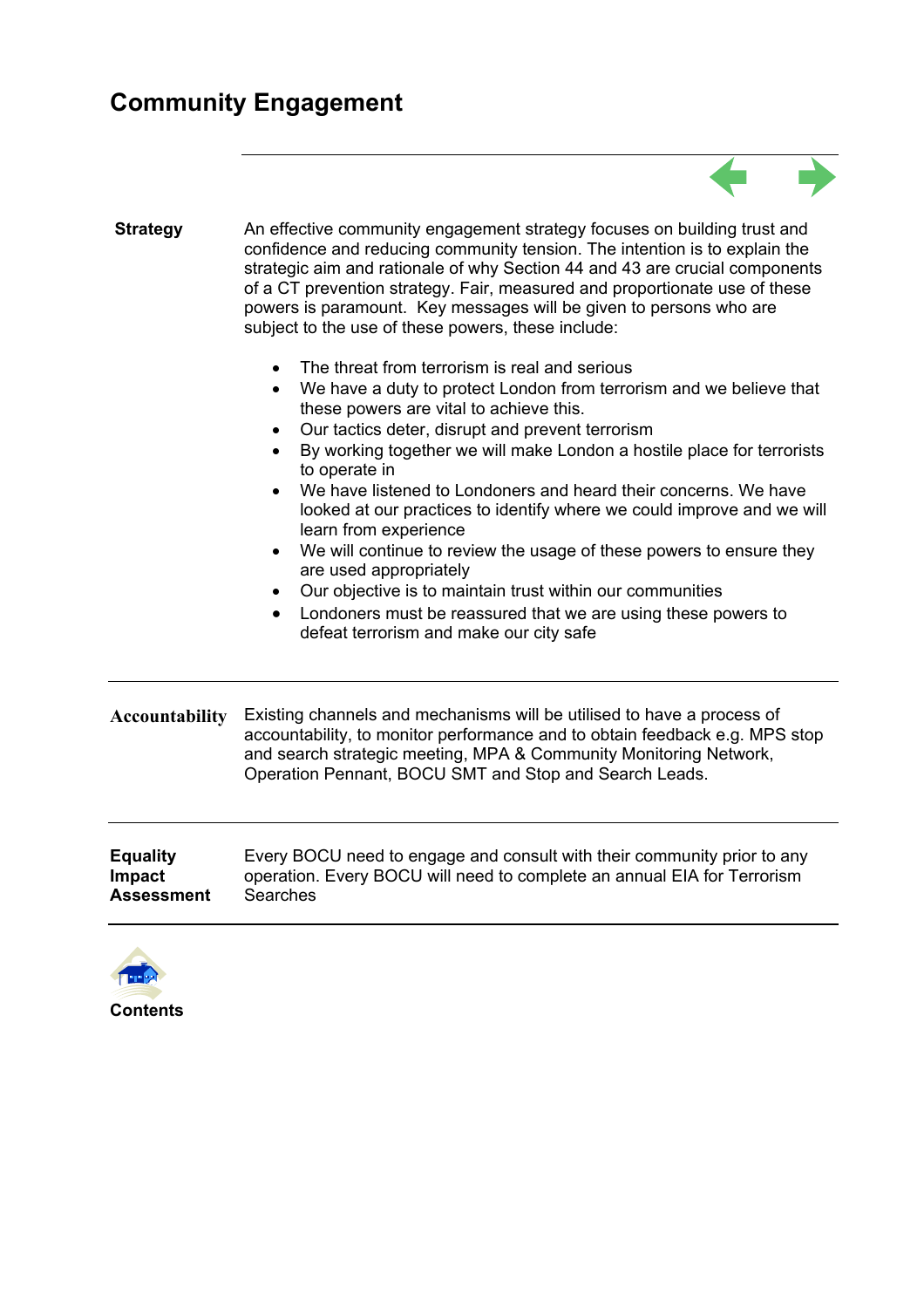#### **Information Sharing**





**Contents**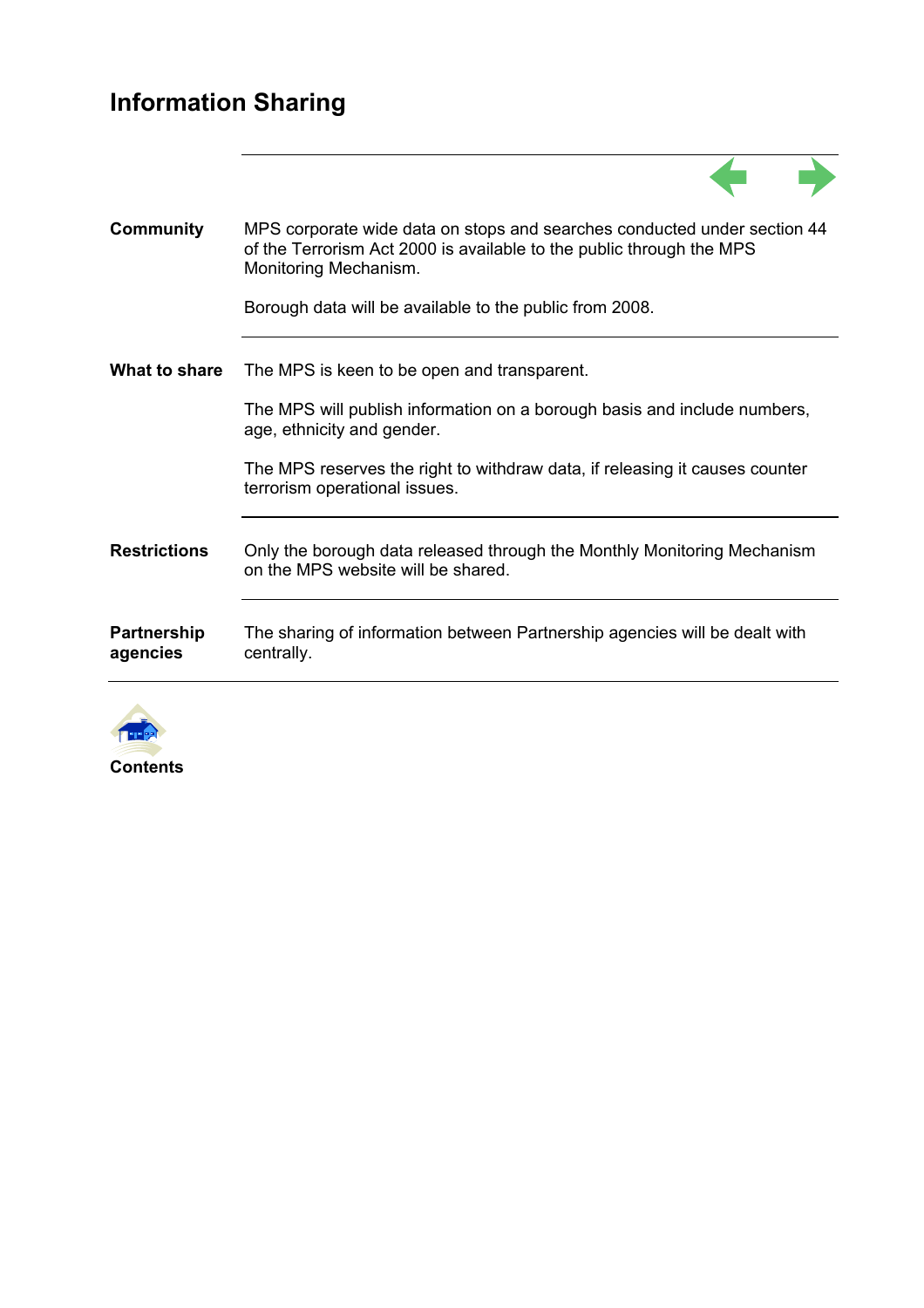# **Intelligence**

| <b>CRIMINT</b>                                                        | It is accepted that officers will, on occasions, glean information as a result of<br>a stop and search/encounter that cannot be captured on the Form 5090 or<br>placed on the Stops Database. Officers <b>MUST</b> create a separate CRIMINT<br>entry in these circumstances, on all other occasions the stop will be recorded<br>on the Stops Database alone. (Notice 27/2007) This will include intelligence<br>of disruption or hostile recognisance.                                                                                                             |
|-----------------------------------------------------------------------|----------------------------------------------------------------------------------------------------------------------------------------------------------------------------------------------------------------------------------------------------------------------------------------------------------------------------------------------------------------------------------------------------------------------------------------------------------------------------------------------------------------------------------------------------------------------|
| <b>CRIMINT</b><br>entries                                             | All CRIMINT entries must be completed prior to completion of the tour of<br>duty.                                                                                                                                                                                                                                                                                                                                                                                                                                                                                    |
| <b>Forms 5090</b>                                                     | All form 5090's must be submitted at the conclusion of the tour of<br>duty/debrief to the BOCU where the stop/search was completed.                                                                                                                                                                                                                                                                                                                                                                                                                                  |
|                                                                       | Form 5090 must record that the driver or pedestrian was stopped by virtue of<br>s.44(1) or (2). The recording requirements of the PACE Codes of Practice<br>must also be complied with.                                                                                                                                                                                                                                                                                                                                                                              |
| Informing the<br><b>National Joint</b><br>Unit (NJU)                  | The National Joint Unit (NJU) must be informed of:<br>· all Terrorism related arrests;<br>• any person(s) arrested under different legislation following a stop under the<br>Terrorism Act 2000.                                                                                                                                                                                                                                                                                                                                                                     |
| Informing<br><b>Counter</b>                                           | Counter Terrorism Command SO15 Reserve, must be informed via<br>telephone of any persons arrested under the Terrorism Act, 2000.                                                                                                                                                                                                                                                                                                                                                                                                                                     |
| <b>Terrorism</b><br>Command<br>(SO15)                                 | In confirmation, a form must be completed with the accused person's details,<br>and sent as per instructions to Counter Terrorism Command Operational<br>Support Unit (OSU). The form can be obtained from AWARE under Forms -<br>Terrorist Arrest Proforma (Form No. 5189)                                                                                                                                                                                                                                                                                          |
| <b>Counter</b><br><b>Terrorism</b><br>Intelligence<br><b>Officers</b> | SO15 CT Command is strengthening its links with borough policing by<br>creating a network of Counter Terrorism Intelligence Officers (CTIOs) across<br>London. This has provided SO15 with a more developed understanding of<br>how to work with London's diverse and cosmopolitan communities to combat<br>terrorism and extremism. The CTIOs are based within local police stations<br>and provide patrolling officers with a greater awareness of counter terrorism<br>work through provision of bespoke briefings on developing trends on terrorist<br>activity. |

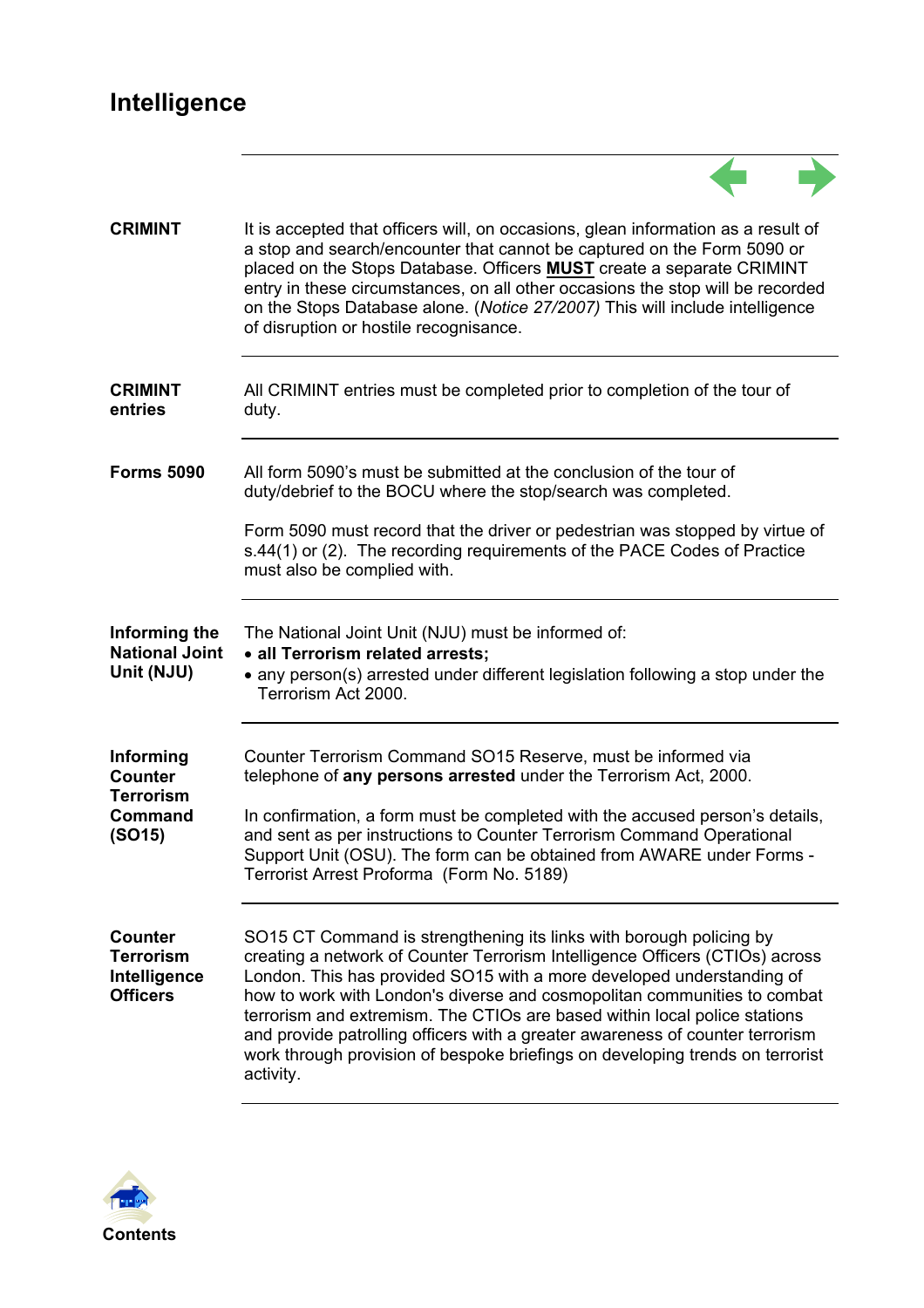# **Appropriate Use**

| <b>Purpose</b>                           | It is important that officers take every opportunity to deter and disrupt terrorist<br>operations and provide public reassurance.                                                                                                                                                                                                                                                                                                                                                                                                                                                                                                                                           |
|------------------------------------------|-----------------------------------------------------------------------------------------------------------------------------------------------------------------------------------------------------------------------------------------------------------------------------------------------------------------------------------------------------------------------------------------------------------------------------------------------------------------------------------------------------------------------------------------------------------------------------------------------------------------------------------------------------------------------------|
| <b>Essence of</b><br>section 44          | Police officers in uniform are authorised to stop and search people/vehicles<br>to see whether they have 'articles of a kind which could be used in<br>connection with terrorism' and when no such articles are found then they<br>must be allowed to go on their way.                                                                                                                                                                                                                                                                                                                                                                                                      |
| <b>Searches</b><br>must not be<br>random | Legal advice suggests that officers must not exercise this power under S44<br>in a random manner. The choice of persons stopped should normally be<br>based on location, time, intelligence or behaviour by which the person brings<br>himself or herself to the attention of police. Behaviour may include unusual<br>actions or presence near a vulnerable location. The level of behaviour may<br>not amount to 'reasonable grounds' and may be not much more than intuition<br>on behalf of the officer. Any manner of profiling is undesirable where persons<br>from a particular group are targeted by officers without existence of<br>additional credible evidence. |
| <b>Objective</b><br>assessment           | It must be understood that the selection of persons stopped under the<br>Terrorism Act 2000 should reflect 'an objective assessment', of the threat<br>posed by the various terrorist groups.                                                                                                                                                                                                                                                                                                                                                                                                                                                                               |
| <b>Choosing</b><br>people to<br>search   | The profile of people being searched should reflect the profile of the people<br>in that area. Terrorists come from all ethnic groups and all walks of life.<br>Actions define a terrorist not ethnicity, race or religion.                                                                                                                                                                                                                                                                                                                                                                                                                                                 |
|                                          | Terrorists may come from a wide variety of backgrounds and may attempt to<br>change their behaviour to disguise their criminal intentions and blend into<br>their surroundings.                                                                                                                                                                                                                                                                                                                                                                                                                                                                                             |
|                                          | Officers must never use stereotypical images of 'terrorists' when deciding to<br>use their powers of stop and search, to do so could lead to:<br>• targeting of certain communities or groups;<br>· disproportionality;<br>· discrimination,                                                                                                                                                                                                                                                                                                                                                                                                                                |
|                                          | • terrorists avoiding detection whilst carrying out their objective.                                                                                                                                                                                                                                                                                                                                                                                                                                                                                                                                                                                                        |
| <b>Consequence</b><br>of misuse          | Officers who use section 44 powers for reasons unconnected with terrorism<br>may be subject to disciplinary proceedings.                                                                                                                                                                                                                                                                                                                                                                                                                                                                                                                                                    |
| <b>Operation</b><br><b>Orders</b>        | All operation orders are produced by the MPS must give guidance on the<br>correct use of the section 44 power(s) which are currently authorised.                                                                                                                                                                                                                                                                                                                                                                                                                                                                                                                            |
| <b>Contents</b>                          |                                                                                                                                                                                                                                                                                                                                                                                                                                                                                                                                                                                                                                                                             |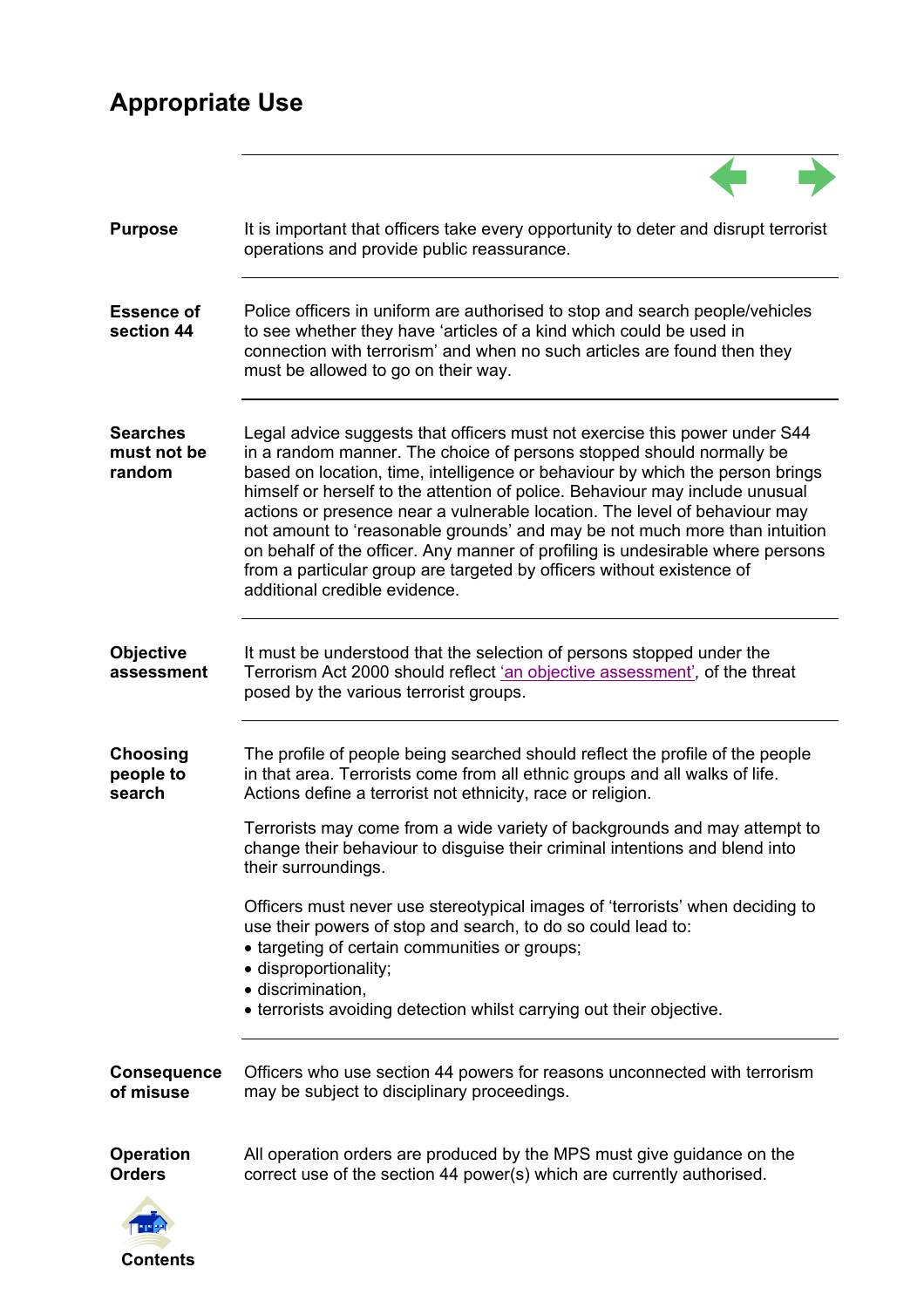## **The Encounter**

| <b>Quality of</b><br>interaction | The quality of the encounter with the person being stopped is pivotal to<br>maintaining public support for the use of the power. The use of the power<br>can be provocative for members of the public and it is important that they are<br>dealt with politely and considerately.                                               |
|----------------------------------|---------------------------------------------------------------------------------------------------------------------------------------------------------------------------------------------------------------------------------------------------------------------------------------------------------------------------------|
|                                  | The MPS Quality of Service Principles underpin all encounters:<br>Introduce yourself<br>$\bullet$<br>Find out what people need and provide it<br>٠<br>Explain what is going to happen next<br>$\bullet$<br>Give a reference and contact number<br>Keep people informed by providing regular updates                             |
| <b>Notes to</b><br>officer       | The mnemonic GOWISELY applies in relation to the use of section. 44,<br>further guidance is provided below:                                                                                                                                                                                                                     |
|                                  | Identify yourself (name or warrant number)<br>$\bullet$                                                                                                                                                                                                                                                                         |
|                                  | Explain to the person being stopped that they are being stopped as<br>part of the operation to reduce the risk of terrorism in London.<br>Reassure the individual that the stop is a routine part of counter-<br>terrorist policing and it is a preventative power proven to help make<br>London safer from a terrorist attack. |
|                                  | Explain which power you are using.                                                                                                                                                                                                                                                                                              |
|                                  | Remain polite at all times and treat the person with respect and<br>dignity.                                                                                                                                                                                                                                                    |
|                                  | Complete a record of the stop and search on Form 5090 stating the<br>reason for the stop.                                                                                                                                                                                                                                       |
|                                  | Direct any questions about what is the threat/risk to the Security<br>Service website (www.mi5.gov.uk).                                                                                                                                                                                                                         |
|                                  | Provide the person stopped with a copy of the completed Form 5090.<br>Show them the Terrorism leaflet on the back.                                                                                                                                                                                                              |
|                                  | Identify and respond effectively to the individual needs of the person<br>stopped.                                                                                                                                                                                                                                              |
|                                  |                                                                                                                                                                                                                                                                                                                                 |

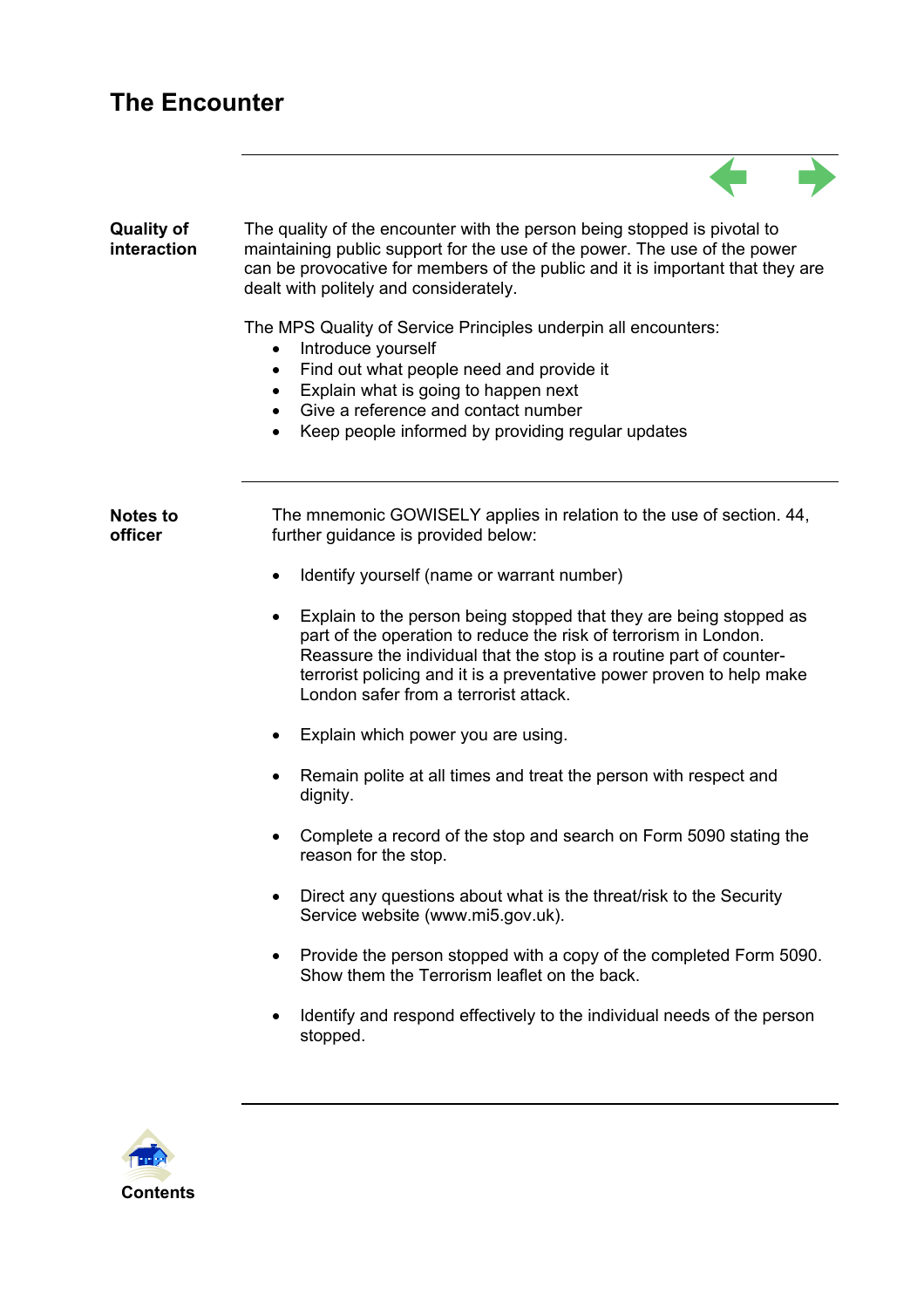- **Tactical options**  Searches by their very nature are intrusive, officers must first consider Stop and Account before using Terrorism search powers. Officers may satisfy themselves relatively quickly that the person stopped does not represent a threat and as such they must not be inconvenienced further. (A Form 5090 is still required to record this interaction). If after speaking with the person stopped the officer considers a search is still required, then a Section 44 search should be carried out. If the officer has reasonable grounds to search then a section 43 search should be completed.
- **5 Step Model** The preferred MPS style for terrorist encounters under section 44 should follow the 5 Step Model.
	- **Introduction**
	- Information (verbal & written)
	- Stop & Account
	- Consider Stop & Search
	- Record (F5090)



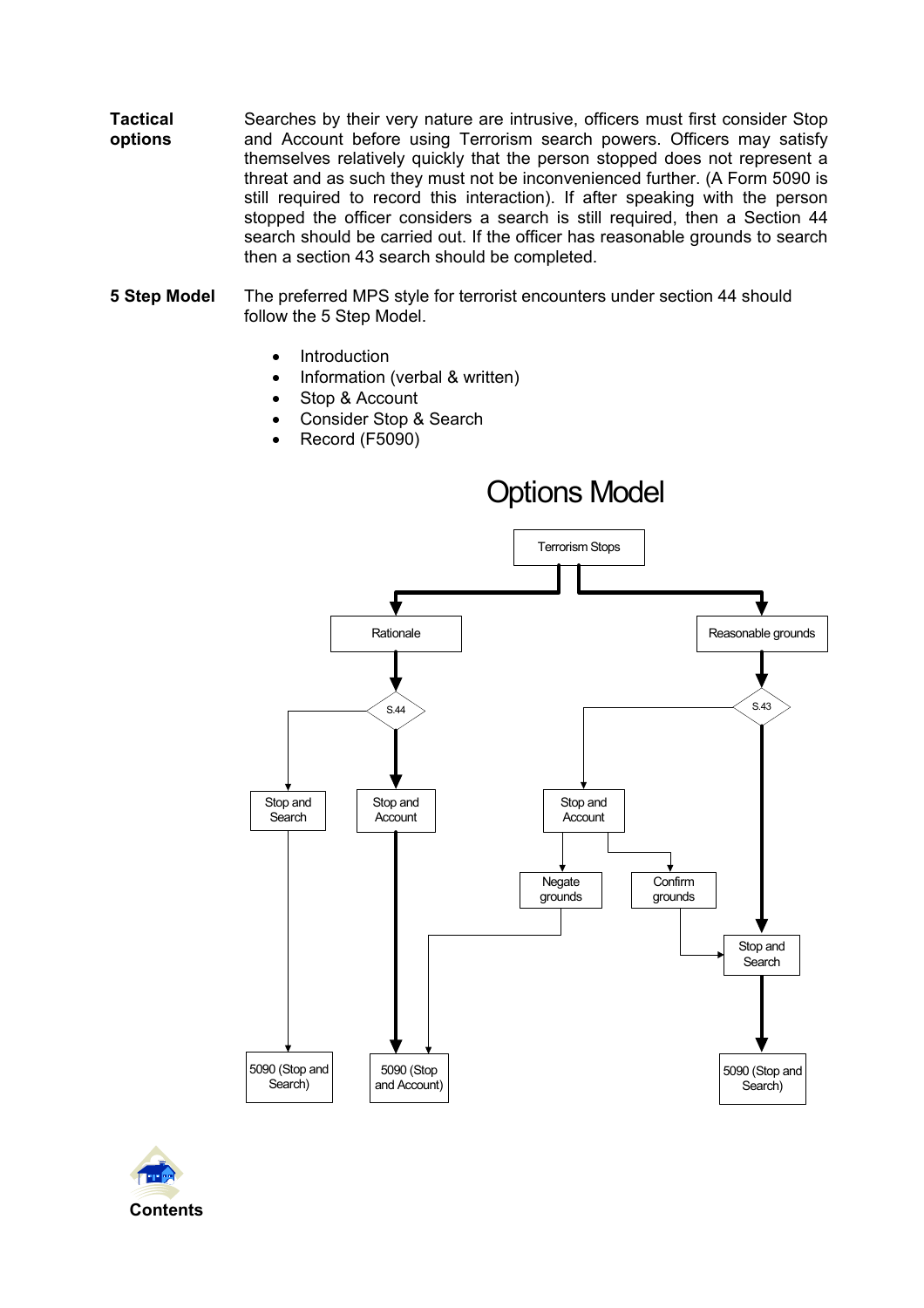#### **Objective Assessments**



**Threat v stops** It is rational to associate a relationship between the current threat levels and the number of persons and vehicles stopped across the entire London area.

> It is realistic to expect a rise in the number of section 44 stops as the threat level rises as well as a decrease when it lowers.

**Key factors** Objective assessments result from the culmination of factors gained from the areas outlined below:

|                                | <b>Step</b>                                                                                                                                                                                                                                                            | <b>Action</b>                                                                                                                                                                                                                     |
|--------------------------------|------------------------------------------------------------------------------------------------------------------------------------------------------------------------------------------------------------------------------------------------------------------------|-----------------------------------------------------------------------------------------------------------------------------------------------------------------------------------------------------------------------------------|
|                                | $\mathbf{1}$                                                                                                                                                                                                                                                           | The information contained within the current authorisation<br>document:                                                                                                                                                           |
|                                | $\overline{2}$                                                                                                                                                                                                                                                         | The current threat assessment;                                                                                                                                                                                                    |
|                                | 3                                                                                                                                                                                                                                                                      | Other briefing material, (whether via personal briefings or official<br>police documents);                                                                                                                                        |
|                                | $\overline{4}$                                                                                                                                                                                                                                                         | Local areas of vulnerability, (these would be identified locations<br>within each borough);                                                                                                                                       |
|                                | 5                                                                                                                                                                                                                                                                      | Borough Operational Command Unit (BOCU) counter terrorist<br>profile, (this is an extensive list of the areas of vulnerability which<br>also includes locations where terrorists may live, work, gather,<br>store equipment etc). |
|                                |                                                                                                                                                                                                                                                                        | Note: The BOCU/OCU Rainbow co-ordinator, Operation Rainbow staff,<br>CO11 (ext: 63126) or the Counter Terrorist Command, SO15 can provide<br>specific details re points 4 and 5 above.                                            |
| <b>Key</b><br>component        | The Terrorism powers now represent a key component of the police counter<br>terrorism (CT) strategy and are seen as necessary to encompass the<br>increased threat from terrorist groups.                                                                              |                                                                                                                                                                                                                                   |
| <b>Hostile</b><br>observations | Intelligence suggests that prior to any attack terrorists will ALWAYS conduct<br>hostile terrorist reconnaissance on their intended target.                                                                                                                            |                                                                                                                                                                                                                                   |
| London<br>targets              | London has a multitude of potential targets for all types of terrorist attack,<br>such as those associated with political leadership, symbolic venues, the<br>embassies of targeted countries and economic locations, in addition to a<br>wide range of public events. |                                                                                                                                                                                                                                   |

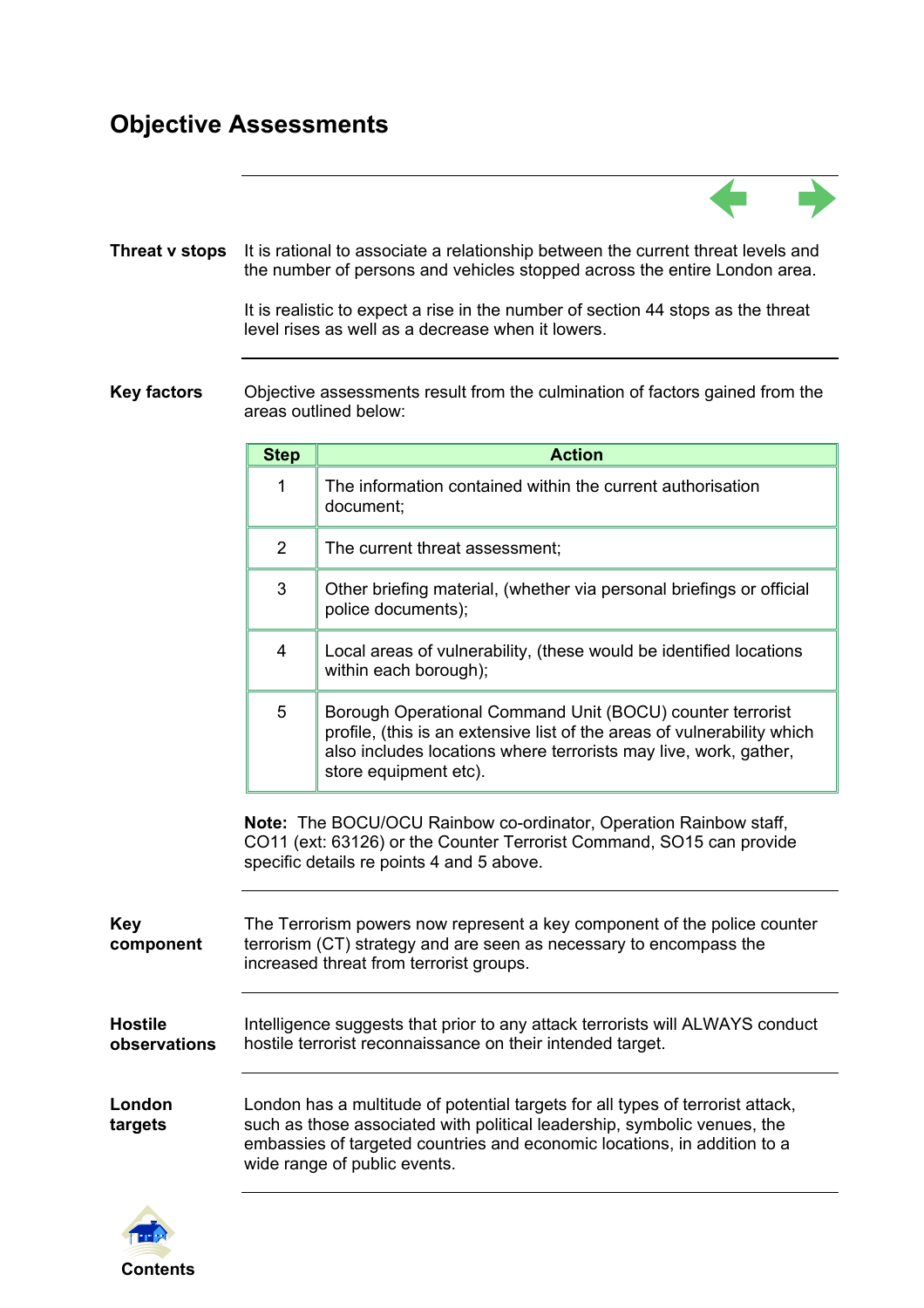## **Operation Rainbow**

| Co-ordinator    | Each OCU should have a dedicated Operation Rainbow co-ordinator.                   |
|-----------------|------------------------------------------------------------------------------------|
| <b>Briefing</b> | Rainbow co-ordinators must provide regular and up to date information for          |
| operational     | inclusion in briefings to operational officers prior to the beginning of shifts or |
| <b>officers</b> | other operations.                                                                  |

**Responsibility** The Operation Rainbow co-ordinators responsibilities include:

|            | <b>Step</b>                                                                                                  | <b>Action</b>                                                                                                                 |
|------------|--------------------------------------------------------------------------------------------------------------|-------------------------------------------------------------------------------------------------------------------------------|
|            |                                                                                                              | Liaising with the central Rainbow unit.                                                                                       |
|            | $\overline{2}$                                                                                               | Preparing information for briefing officers on a regular basis.                                                               |
|            | 3                                                                                                            | Ensuring that intelligence is forwarded to the relevant units.                                                                |
|            | 4                                                                                                            | Liaising and advising the SMT stops and searches lead about the<br>setting up of s.44 operations on their OCU.                |
|            | 5                                                                                                            | Providing advice re the appropriate use of s.44 powers.                                                                       |
|            |                                                                                                              |                                                                                                                               |
| Awareness  | Officers and Police staff must ensure that they are aware of instructions<br>relating to terrorist activity. |                                                                                                                               |
| Pan London |                                                                                                              | Centrally co-ordinated security operations will be controlled by Public Order<br>branch (CO11) through the Operation Rainbow. |

**Guardian Forces**  Where a security operation is being conducted at a location where Guardian Forces cover, then they must be notified. Guardian Forces are British Transport Police, City of London Police and Ministry of Defence Police.

| <b>Current</b> | Current information concerning section 44 search authorisations, and threat |
|----------------|-----------------------------------------------------------------------------|
| information    | levels can be found on the Operation Rainbow intranet site.                 |

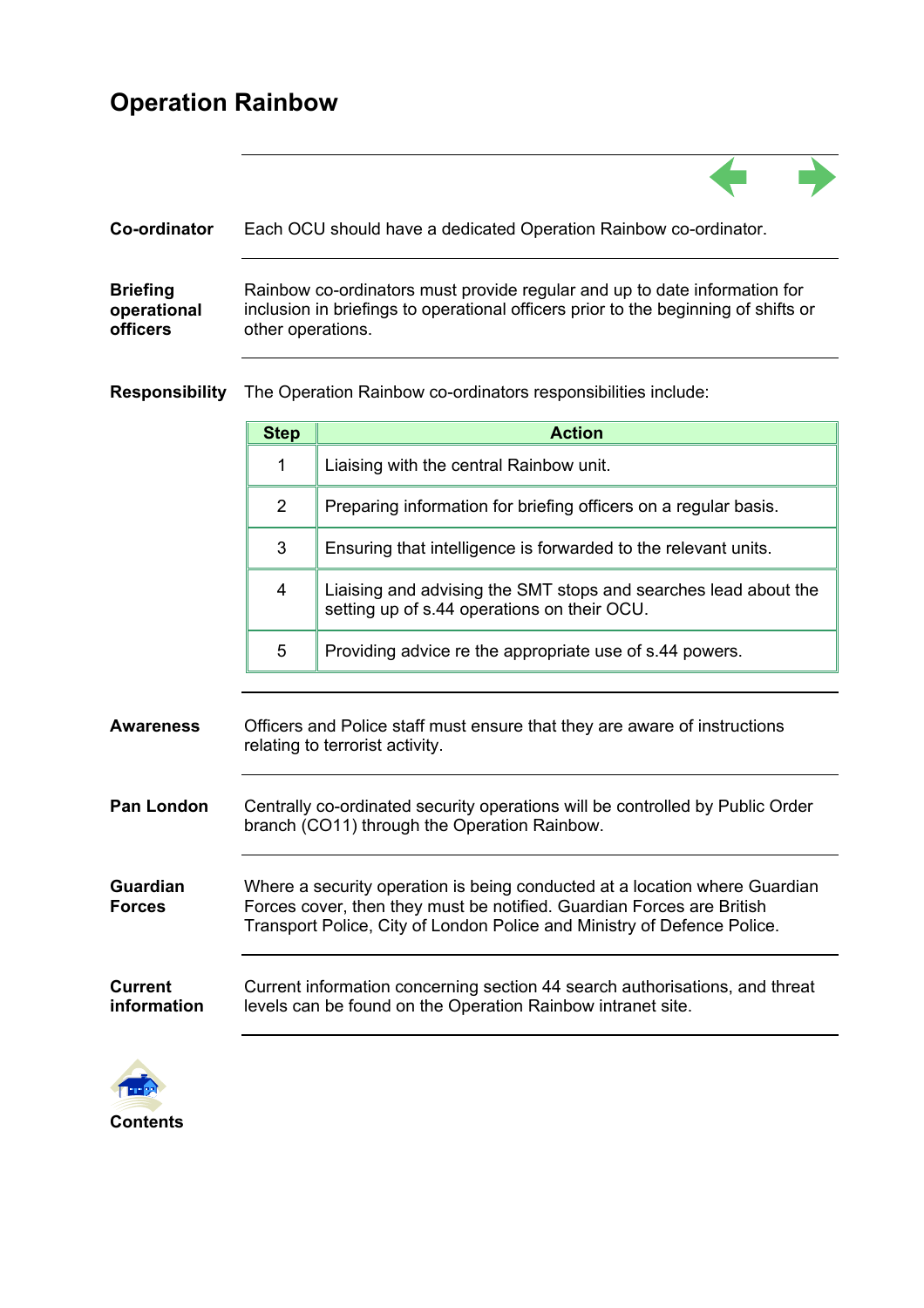# **Event Briefings**

| <b>Formal</b><br>briefings-<br>good practice | It is imperative that superviser's underline the message that section 44 is an<br>effective tool to disrupt, deter and prevent terrorism. Formal briefings should<br>be the rule, as opposed to the exception, but where this is not possible, due<br>to operational necessity an informal briefing may take place.                                                                                      |
|----------------------------------------------|----------------------------------------------------------------------------------------------------------------------------------------------------------------------------------------------------------------------------------------------------------------------------------------------------------------------------------------------------------------------------------------------------------|
| <b>Responsibility</b><br>for briefings       | It is the responsibility of the authorising officer (or nominated officer) to carry<br>out formal briefings before the operation begins.                                                                                                                                                                                                                                                                 |
| <b>Officers Role</b>                         | It is important that all officers taking part in the operation are fully aware of<br>their role and responsibilities. The effective use of leaflets to members of the<br>public is essential to ensure public reassurance.                                                                                                                                                                               |
| <b>Restrictions</b>                          | It should be emphasised at the briefing that all stop and search activity must<br>be carried out in accordance with the:<br>• Principles on Stops and Searches,<br>• Code A of the Codes of the Practice PACE Act 1984;<br>• Race Relations (Amendment) Act 2000 (RRAA); and<br>• Appropriate legislation.                                                                                               |
| Use of s.44<br>power                         | During the briefing officers should be reminded when a power of search is<br>exercised under a section 44:<br>• the search does not require reasonable grounds for suspicion.<br>• the expectation of the use in relation to the specific operation.<br>• the Encounter Guidance Notes are followed.<br>• the profile of people being searched should reflect the profile of the people<br>in that area. |
| <b>Provide maps</b>                          | Officers should be provided with maps, which clearly show the boundaries<br>within which the section 44 operation/event will take place.                                                                                                                                                                                                                                                                 |
| Health &<br><b>Safety</b>                    | Consideration should always be given to addressing issues concerning:<br>• officer safety;<br>• personal protection equipment;<br>• finding suspect devices.                                                                                                                                                                                                                                             |
| De-briefing                                  | De-briefing is good practice and should be conducted as soon as possible<br>after the conclusion of the specific operation, critical incidents and at the<br>conclusion of shifts.                                                                                                                                                                                                                       |

 $\overline{a}$ 

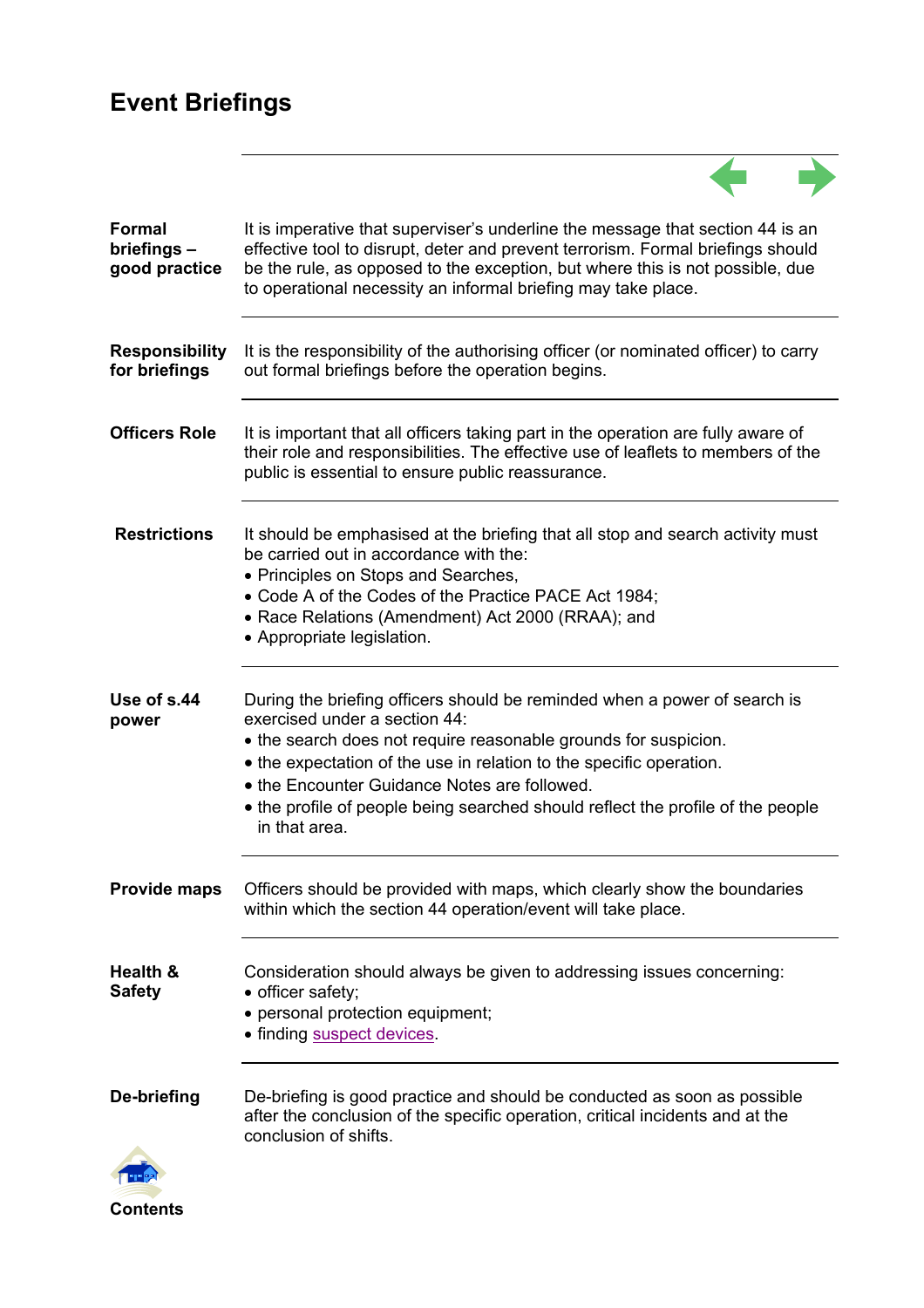# **Metcall/Integrated Borough Operations**

| <b>Information</b>   | Intergrated Borough Operations (IBO's) and where appropriate GT and<br>Information Room (IR) or Metcall, should be supplied with details of the<br>authorisation (including briefing papers and maps etc.) and should maintain a<br>working knowledge of the operation. |
|----------------------|-------------------------------------------------------------------------------------------------------------------------------------------------------------------------------------------------------------------------------------------------------------------------|
| Level of<br>response | Officers and police staff involved in call handling should ensure that they are<br>up to date with current threat levels and Rainbow briefings.                                                                                                                         |
|                      | This will allow for the appropriate level of priority to be applied to what might<br>otherwise appear to be a low priority request for assistance.                                                                                                                      |
|                      |                                                                                                                                                                                                                                                                         |

 $\blacktriangle$ 

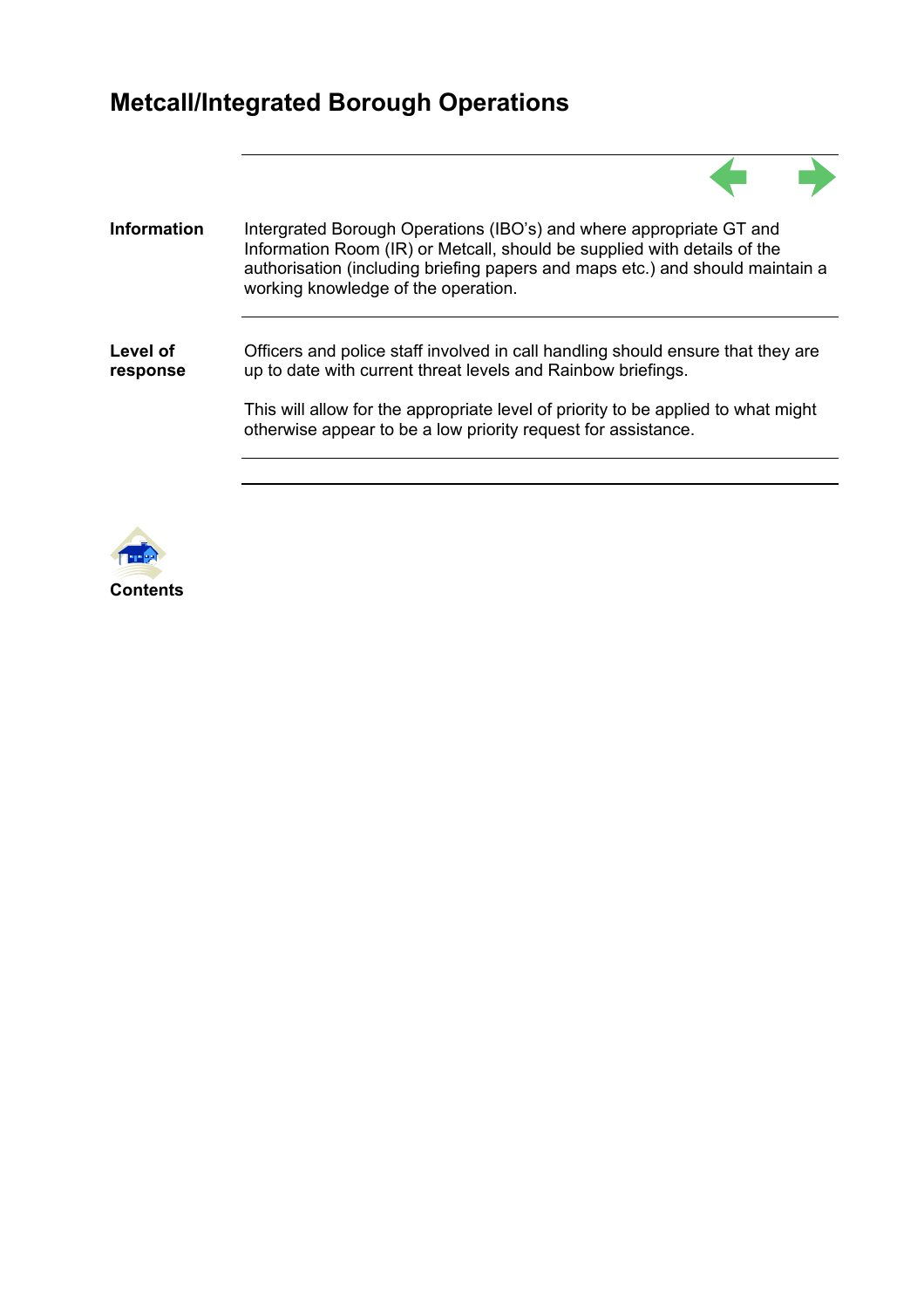## **Requirement to Provide Form 5090**

| <b>Written record</b>               | Where a person/vehicle is stopped and/or searched under section 44<br>Terrorism Act 2000, the person or the driver will be entitled to obtain a written<br>statement that they or their vehicle was stopped and/or searched under this<br>power.                                                                                                                                                                                                                                                          |
|-------------------------------------|-----------------------------------------------------------------------------------------------------------------------------------------------------------------------------------------------------------------------------------------------------------------------------------------------------------------------------------------------------------------------------------------------------------------------------------------------------------------------------------------------------------|
| <b>Rationale for</b><br>stop/search | Officers must consider using the grounds section of the form to note any<br>specific factors, which influenced their decision to stop/search a particular<br>person or vehicle under this power. Examples may include: Unusual<br>behaviour, being near a vulnerable location (iconic sites, crowded places,<br>transport hubs etc) or other actions, which fall short of reasonable grounds. It<br>is not sufficient for officers to just say, "I have the power", there needs to be<br>something extra. |
| When to<br>provide the<br>record    | The Form 5090 must be provided to the person searched at the time unless<br>exceptional circumstances make it wholly impractical to do so. In such cases<br>they are entitled to a copy up to 12 months after the date they were<br>searched.<br>Officers must refer the person stopped to the terrorism notice on the rear of<br>the Form $5090$ .                                                                                                                                                       |
| <b>Officers copy</b>                | Form 5090 must be handed in (before booking off duty) to a supervising<br>officer.<br>It is important the correct Search reason codes are entered on Form 5090:<br><b>5090 CODES</b><br><b>Search Reason Type</b><br>H - S.44(1) Terrorism (Vehicle and occupants)<br>J - S.44(2) Terrorism (pedestrians)                                                                                                                                                                                                 |
|                                     | N - S.43 Terrorism Act 2000                                                                                                                                                                                                                                                                                                                                                                                                                                                                               |

 $\blacktriangle$ 

**PCSO** Ensure that the detail of the PC present is in the 'other officers present' box on the 5090 when searching under section 44.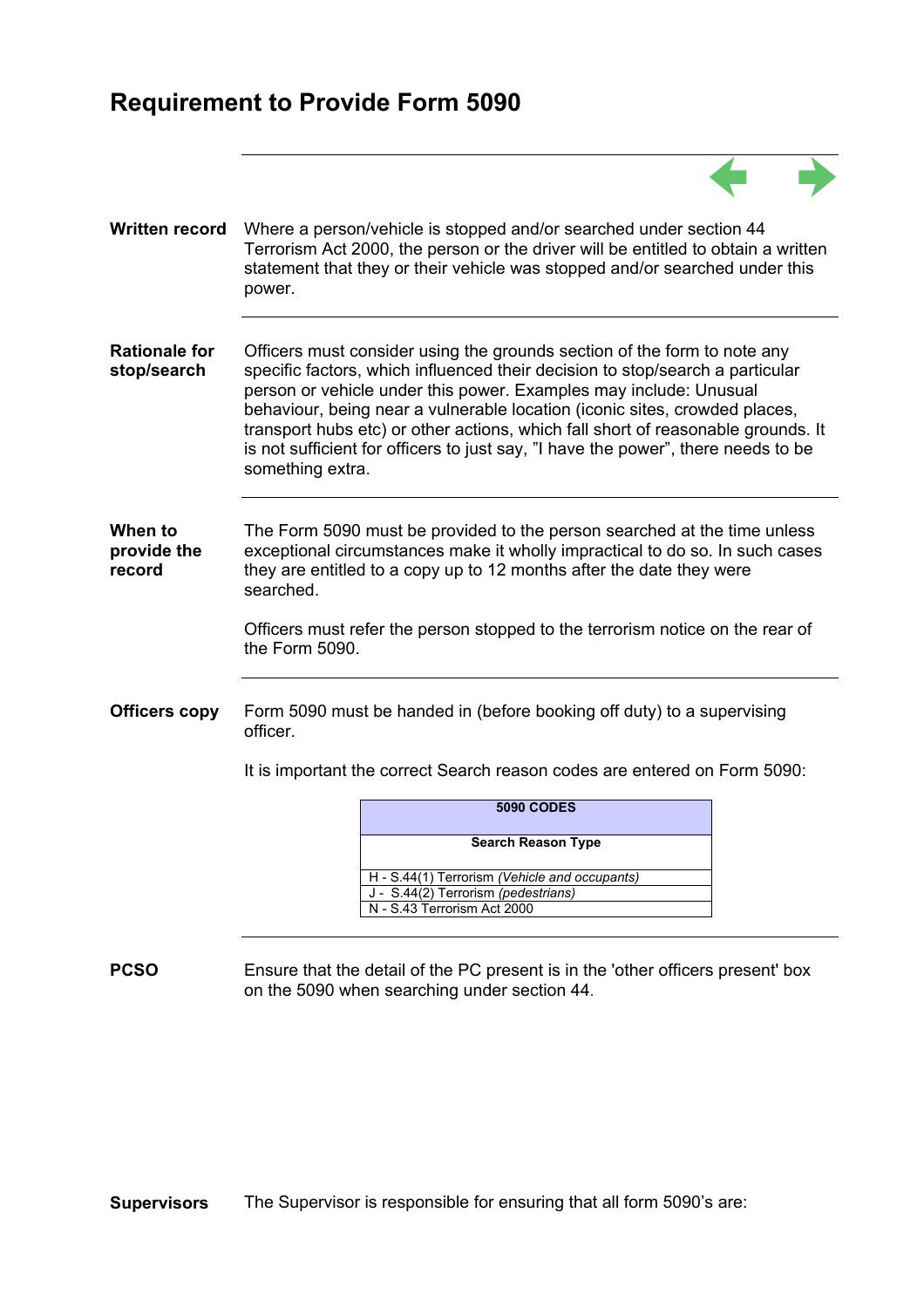#### **responsibility**

| <b>Step</b> | Action                                                                           |  |
|-------------|----------------------------------------------------------------------------------|--|
|             | Supervised;                                                                      |  |
| 2           | Correctly coded;                                                                 |  |
| 3           | Referenced with the CRIMINT number where applicable;                             |  |
| 4           | Inputted onto the Stops database, on the BOCU on where<br>the search took place. |  |

**Further guidance** 

For comprehensive guidance on the completion of a form 5090 see Principles for Stops and Searches.

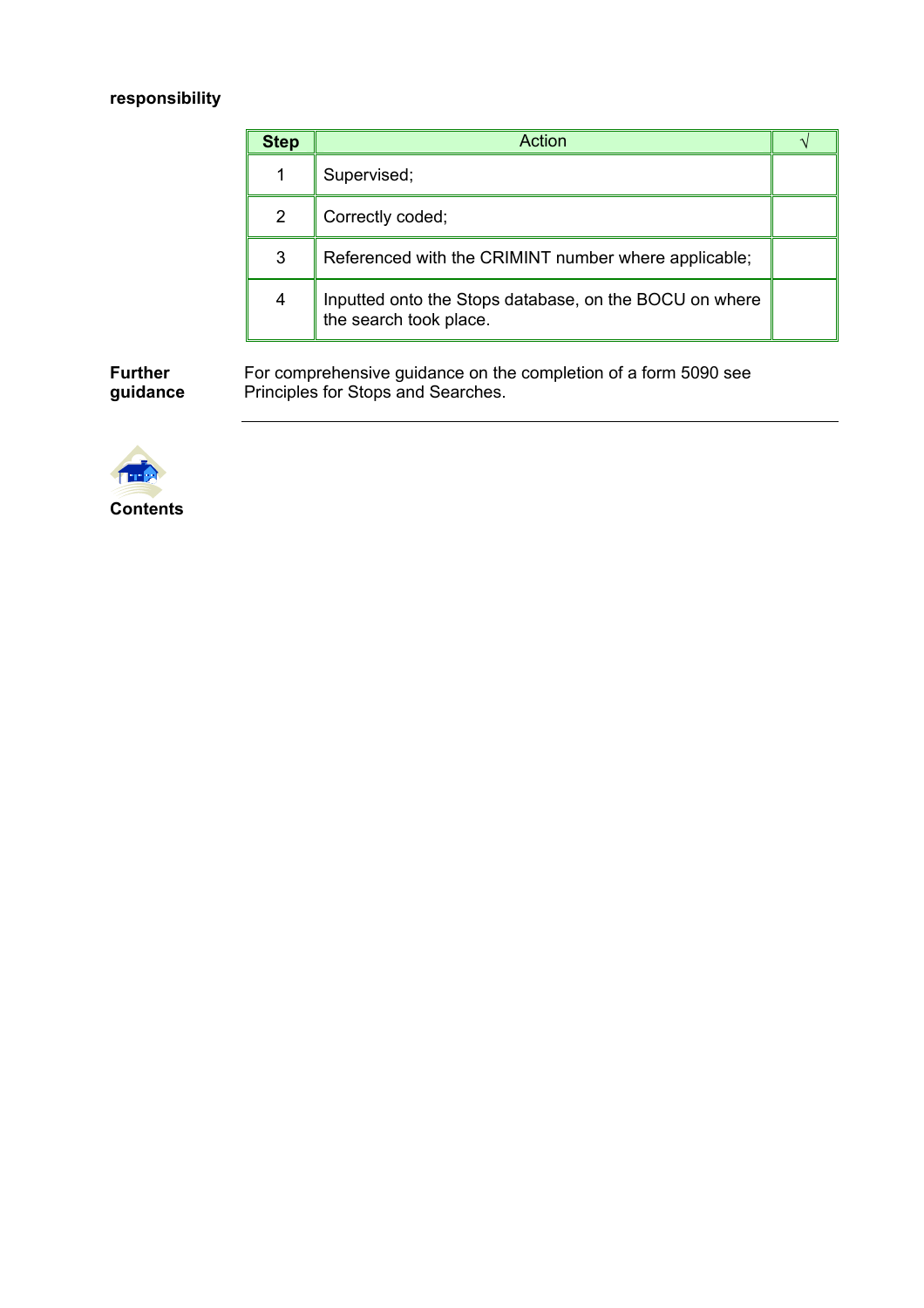| <b>Overview</b>                                                       | An ACPO officer is responsible and accountable for the use of section 44 as<br>part of the counter terrorism strategy. The performance of section 44 is<br>monitored through the following forums: Security Review Committee, Op<br>Pennant, CCSM's                                       |
|-----------------------------------------------------------------------|-------------------------------------------------------------------------------------------------------------------------------------------------------------------------------------------------------------------------------------------------------------------------------------------|
| <b>Security</b><br><b>Review</b><br><b>Committee</b>                  | This group meet weekly and co-ordinate all counter terrorism activity across<br>the MPS and guardian forces. The use of stop and search powers is<br>monitored by this group.                                                                                                             |
| <b>Operation</b><br><b>Pennant</b>                                    | Op Pennant meetings are held quarterly. Op Pennant is a stop and search<br>performance framework, which will be extended to include data in relation to<br>counter terrorism. The meetings are chaired by the ACPO lead who reports<br>to the Security Review Committee.                  |
| <b>Crime Control</b><br><b>Strategy</b><br><b>Meetings</b><br>CCSM's) | These performance meetings are chaired by an ACPO officer and attended<br>by BOCU Commanders. Counter terrorism stop and search performance is<br>discussed as an agenda item.                                                                                                            |
| <b>Repeat Stops</b>                                                   | The Stop & search team will periodically review section 44 data to establish<br>who has been repeatedly stopped. These individuals will be sent a letter<br>explaining the rationale as to why section 44 powers are necessary and to<br>thank them for their patience and understanding. |
| Line<br><b>Supervisors</b>                                            | Effective supervision is a fundamental necessity, drawing on leadership skills<br>and knowledge. A supervisor's role is pivotal in ensuring that counter<br>terrorism stop and search procedures are conducted in line with these<br>SOP's.                                               |

 $\leftarrow$ 

 $\rightarrow$ 

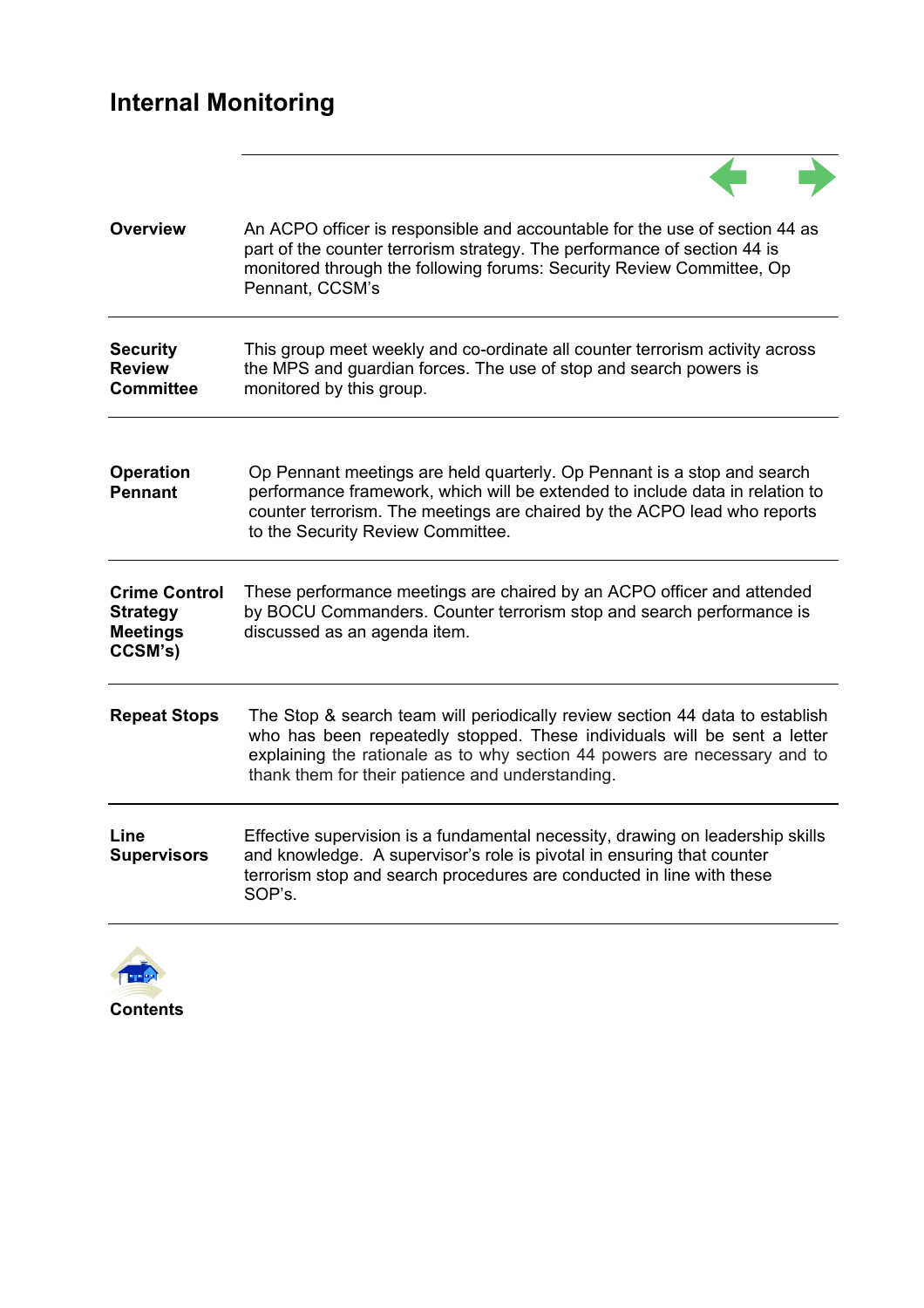## **Public reassurance**

| Communication<br><b>Strategy</b>                                              | MPS Directorate of Public Affairs will co-ordinate all media activities in<br>relation to public counter terrorism reassurance.                                                                                                                                                                                                     |
|-------------------------------------------------------------------------------|-------------------------------------------------------------------------------------------------------------------------------------------------------------------------------------------------------------------------------------------------------------------------------------------------------------------------------------|
| Media                                                                         | Borough communication officers are expected to contact local media and<br>communities to explain the rationale of MPS counter terrorism activity.                                                                                                                                                                                   |
| <b>Information</b><br>Leaflet<br><b>'Protecting</b><br>you from<br>terrorism' | A leaflet has been provided to all boroughs to ensure effective<br>communication between the police and the public. The leaflet outlines stop<br>and search powers under the Terrorism Act. It explains why it is necessary<br>this activity takes place and provides reassurance to people who live, work<br>and travel in London. |
|                                                                               | This leaflet should be provided to people who have been stopped or<br>searched under the Terrorism Act. Leaflets should also be distributed to<br>public in the vicinity of any stop/search activity to enhance community<br>reassurance.                                                                                           |
| <b>Notice</b><br>boards,<br>posters and<br><b>Signage</b>                     | Various options are available to communicate counter terrorism operational<br>activity, which inform and reassure the public.                                                                                                                                                                                                       |
|                                                                               |                                                                                                                                                                                                                                                                                                                                     |



**Contents**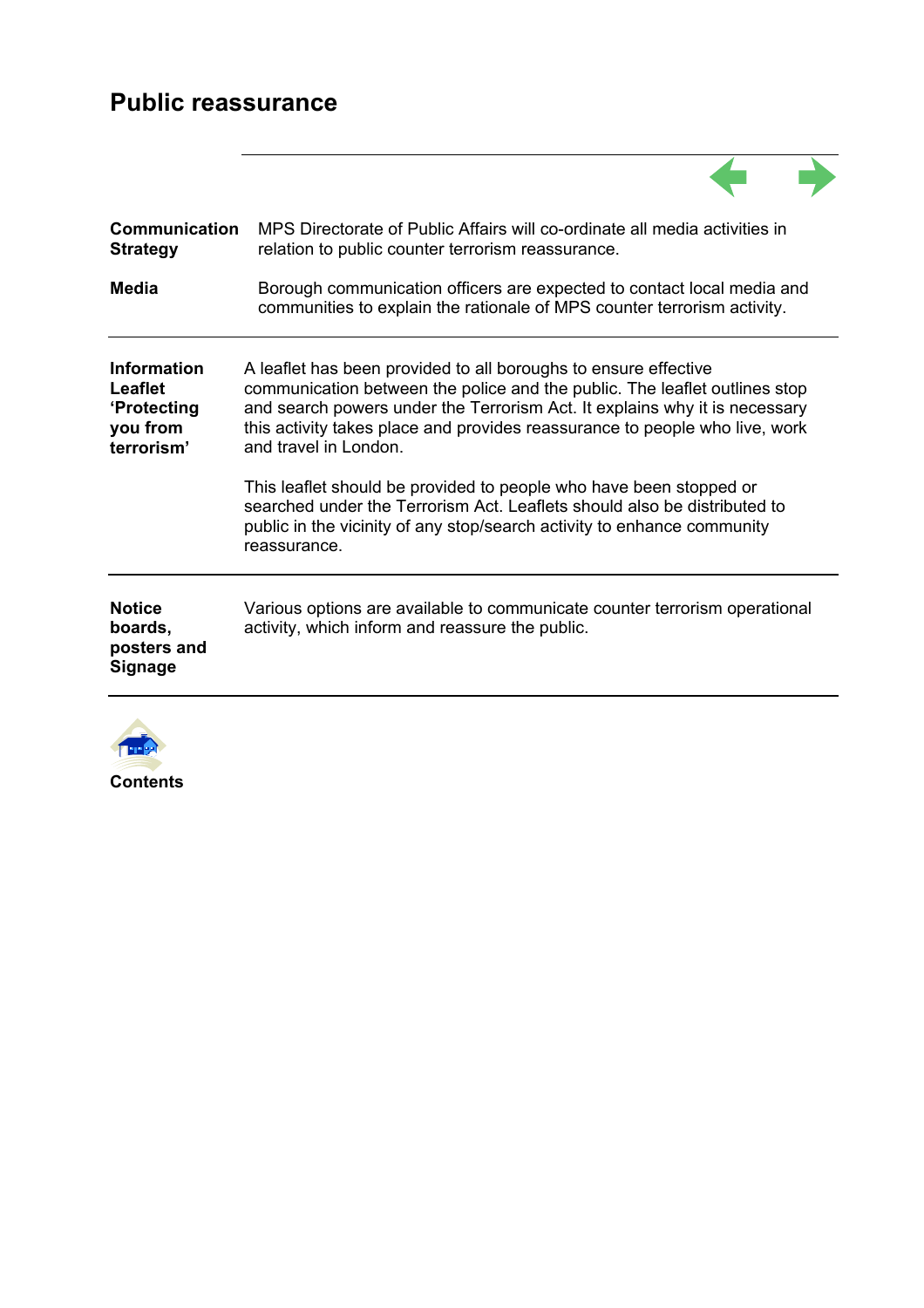# **Training**

| <b>Supporting</b><br>information     | Officers who are confident and knowledgeable in the use of their terrorism<br>stop and search powers produce a more positive encounter. They are better<br>equipped to communicate the reassurance message, which is essential<br>when using these powers.        |
|--------------------------------------|-------------------------------------------------------------------------------------------------------------------------------------------------------------------------------------------------------------------------------------------------------------------|
| <b>Training</b><br><b>Techniques</b> | There is a national counter terrorism E-learning package which is<br>compulsory for all new recruits. An MPS training product is being developed<br>and will be delivered to all operational officers, this will be supported by a<br>central briefing programme. |
| <b>Briefings</b>                     | Officers receive daily briefings through MetBats, encompassing the current<br>threat level and powers to stop and search.                                                                                                                                         |



**Contents**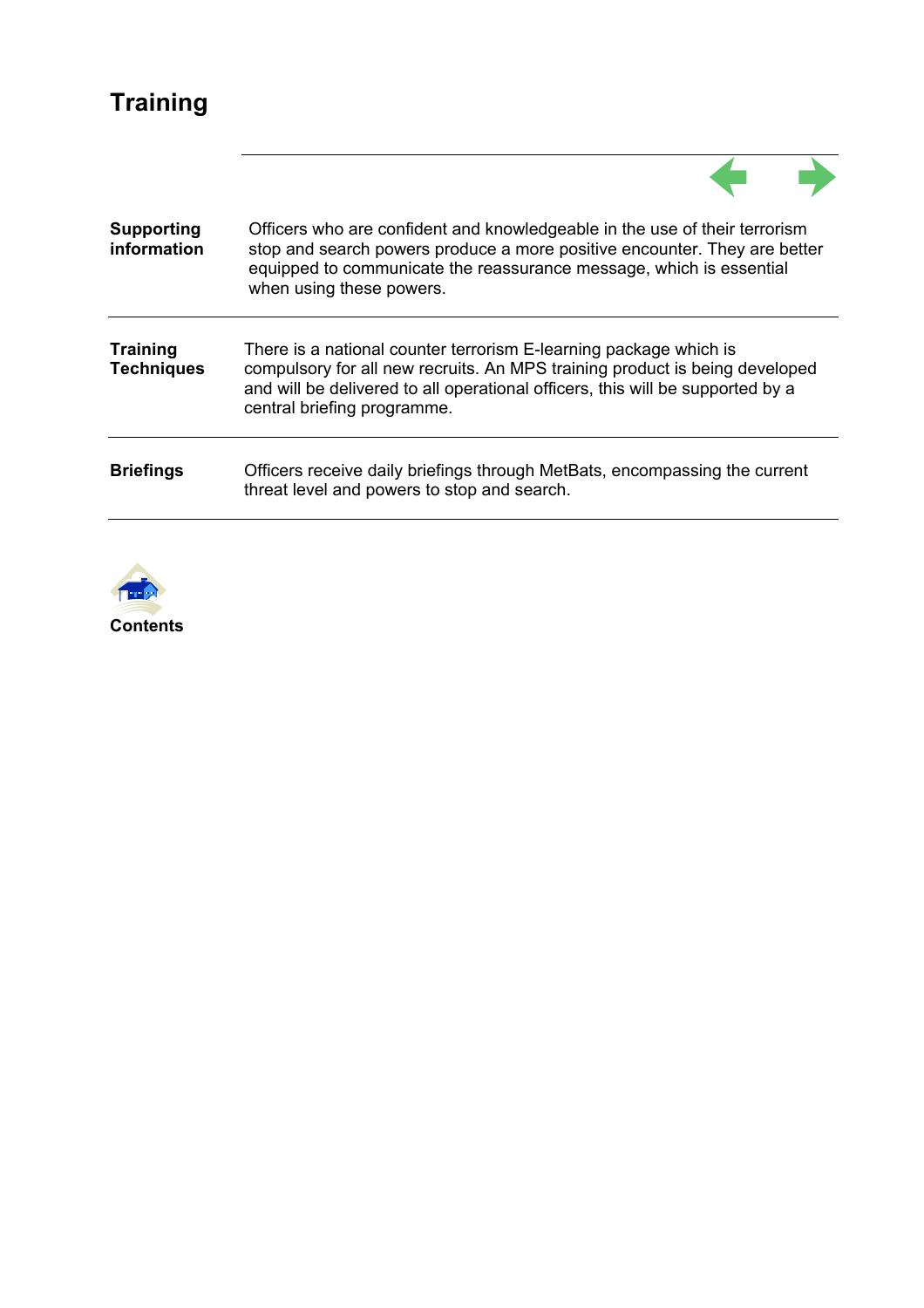### **Section 43 Stop and Search**



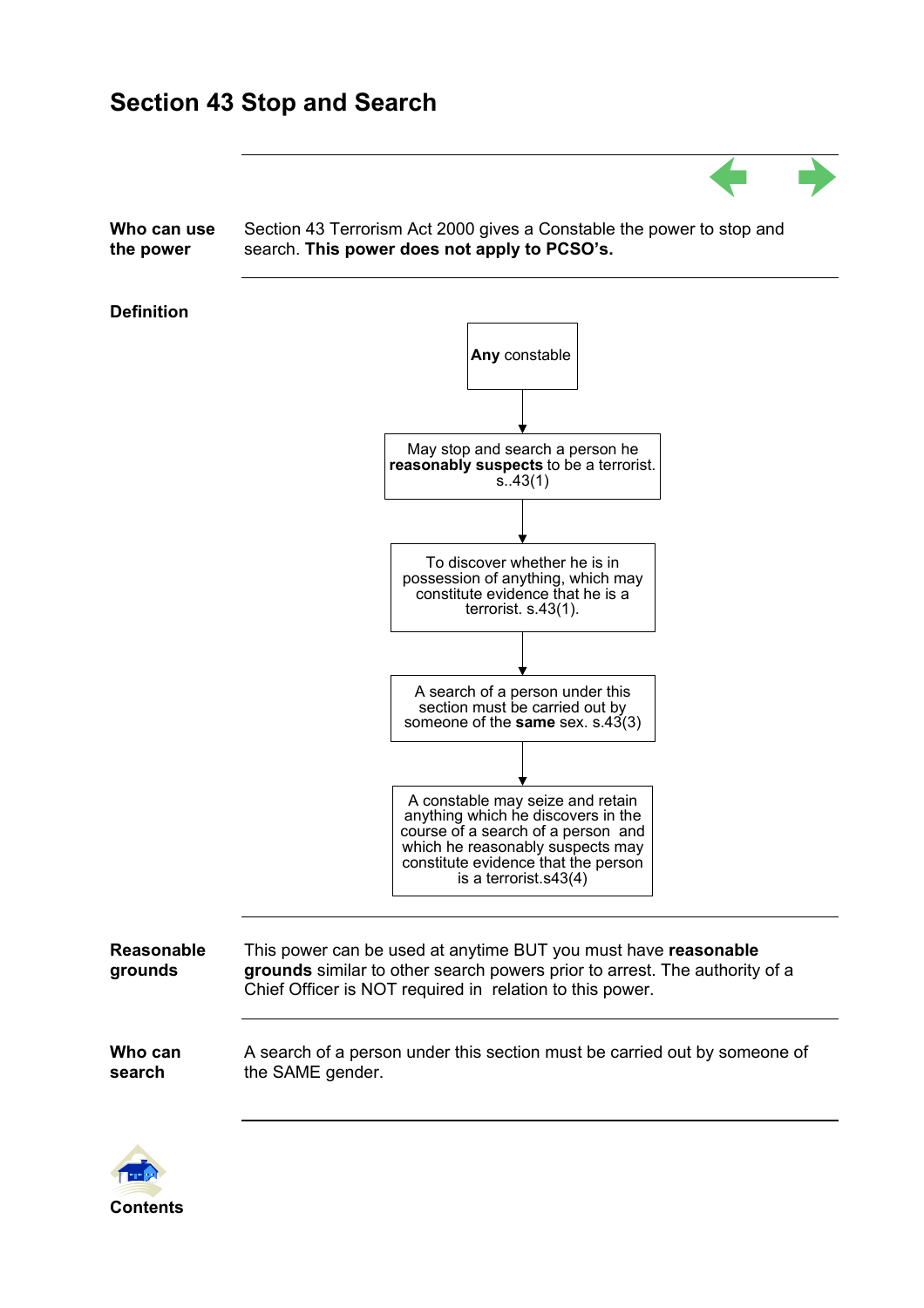# **Offences under Stop & Search Powers**

| <b>Definition</b><br>s.47        | A person commits an offence under section 47:                                                                                                                                                    |  |  |  |
|----------------------------------|--------------------------------------------------------------------------------------------------------------------------------------------------------------------------------------------------|--|--|--|
| <b>TAct 2000</b>                 | • if he fails to stop a vehicle when required to do so by a constable in the<br>exercise of the power conferred by an authorisation - Section 44(1)                                              |  |  |  |
|                                  | • if he fails to stop when required to so by a constable in the exercise of the<br>power conferred by an authorisation - Section 44 (2)                                                          |  |  |  |
|                                  | if he wilfully obstructs a constable in the exercise of the power conferred by<br>an authorisation $-$ Section 44 (1) or (2)                                                                     |  |  |  |
| Power of<br>arrest               | Arrest without warrant, Section 24 PACE Act 1984                                                                                                                                                 |  |  |  |
| <b>Penalties</b>                 | Summary offence punishable with a maximum of six months imprisonment<br>and/or a fine not exceeding level five on the standard scale.                                                            |  |  |  |
| <b>DPP</b> authority<br>required | The consent of the Director of Public Prosecutions is required before<br>proceedings for an offence against this section.                                                                        |  |  |  |
| <b>PCSO</b>                      | The powers under section 47 do not apply to a PCSO.                                                                                                                                              |  |  |  |
|                                  | As a PCSO would be accompanied with a constable it would be the<br>responsibility of that officer to intervene if a person or vehicle were not to<br>comply with the PCSOs directions under S44. |  |  |  |
|                                  | There is a specific offence of resisting/obstructing a PCSO under the Police<br>Reform Act, which may be considered.                                                                             |  |  |  |
|                                  |                                                                                                                                                                                                  |  |  |  |

 $\overrightarrow{a}$ 

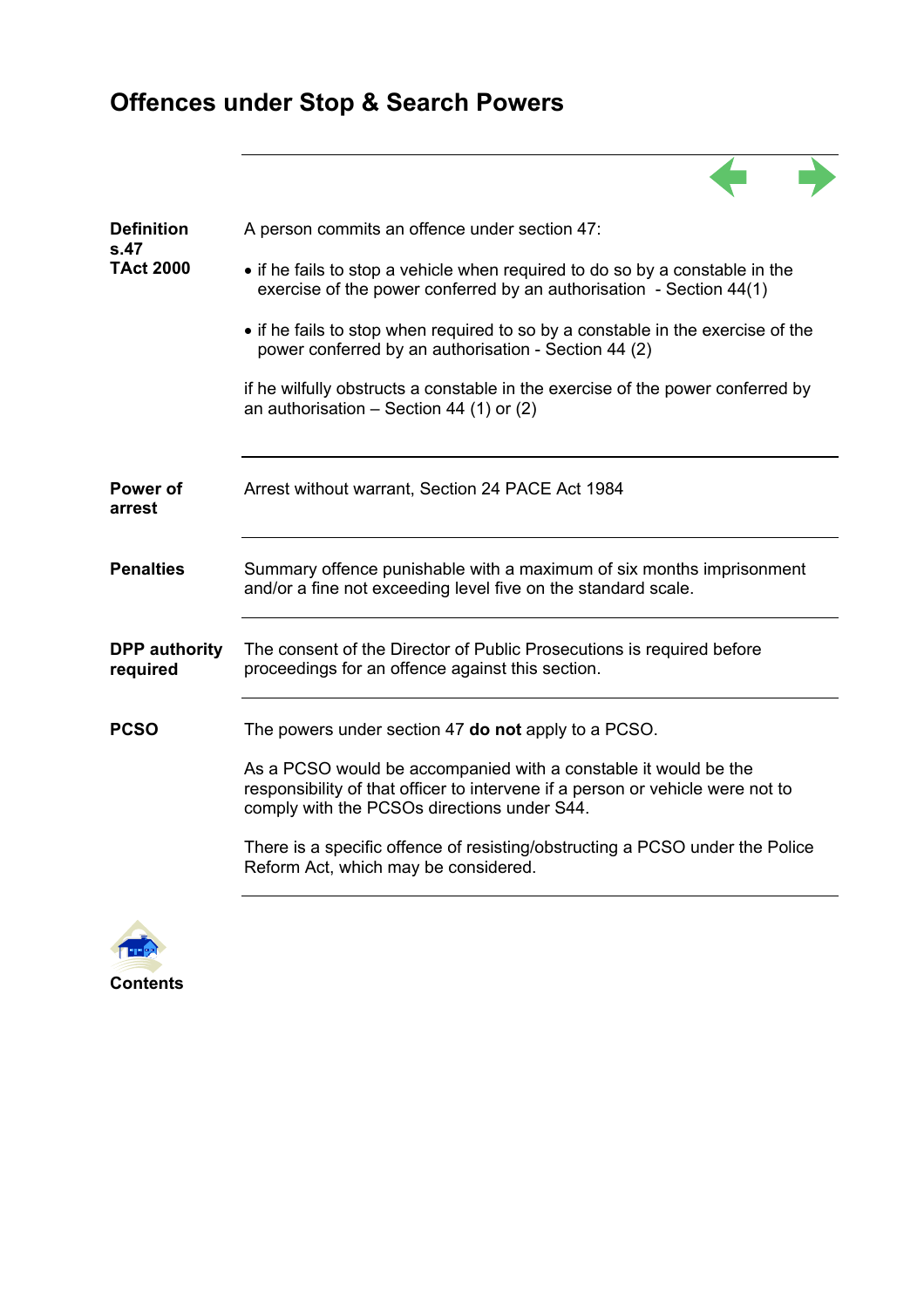# **Useful Links**

| <b>Further</b><br>guidance | Further guidance can be found under the Terrorism Act 2000: |                                                                                                                                                                                                                   |  |  |
|----------------------------|-------------------------------------------------------------|-------------------------------------------------------------------------------------------------------------------------------------------------------------------------------------------------------------------|--|--|
|                            | <b>Act</b>                                                  | <b>Gives Meaning To</b>                                                                                                                                                                                           |  |  |
|                            | Section 1 TAct 2000                                         | Interpretation of the term 'terrorism'.                                                                                                                                                                           |  |  |
|                            | Section 40 TAct 2000                                        | Interpretation of the term 'terrorist'.                                                                                                                                                                           |  |  |
|                            | Section 121 of the Terrorism Act 2000 states:               |                                                                                                                                                                                                                   |  |  |
|                            | <b>Term</b>                                                 | <b>Definition</b>                                                                                                                                                                                                 |  |  |
|                            | 'Act' & 'Action'                                            | Include omission.                                                                                                                                                                                                 |  |  |
|                            | 'Article'                                                   | Includes substance and any other thing.                                                                                                                                                                           |  |  |
|                            | 'Explosive' means;                                          | (a) an article or substance manufactured for<br>the purpose of producing a practical effect by<br>explosion;<br>(b) materials for making an article or<br>substance within paragraph (a);                         |  |  |
|                            |                                                             | (c) anything used or intended to be used for<br>causing or assisting in causing an explosion;<br>and<br>(d) a part of anything within paragraph (a) or                                                            |  |  |
|                            |                                                             | (c).                                                                                                                                                                                                              |  |  |
|                            | 'Firearm'                                                   | Includes an air gun or air pistol.                                                                                                                                                                                |  |  |
|                            | 'Organisation'                                              | Includes any association or combination of<br>persons.                                                                                                                                                            |  |  |
|                            | 'Premises'                                                  | Includes any place and in particular includes:<br>(a) a vehicle;<br>(b) an offshore installation within the meaning<br>given in section 44 of the Petroleum Act<br>1998; and<br>(c) a tent or moveable structure. |  |  |
|                            | 'Property'                                                  | Includes property wherever situated and<br>whether real or personal, heritable or<br>moveable, and things in action and other<br>intangible or incorporeal property.                                              |  |  |
|                            | 'Public place'                                              | Means a place to which members of the<br>public have or are permitted to have access,<br>whether or not for payment.                                                                                              |  |  |
|                            | 'Road'                                                      | Has the same meaning as in the Road Traffic<br>Act 1988 (in relation to England and Wales).                                                                                                                       |  |  |
|                            | 'Vehicle',                                                  | Except in sections 48, 49, 50, 51, 52 and<br>Schedule 7, includes an aircraft, hovercraft,<br>train or vessel.                                                                                                    |  |  |

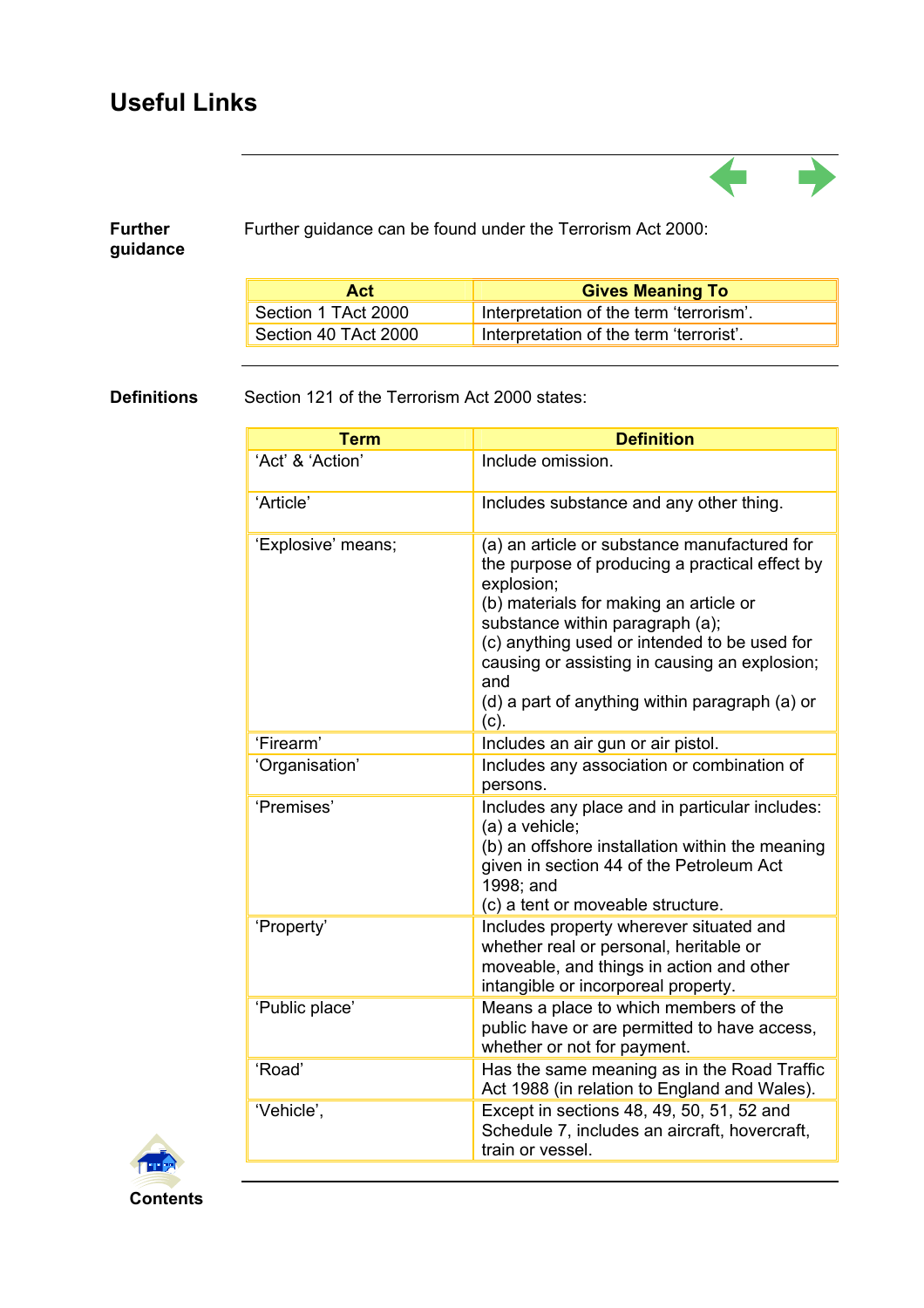### **Key Operations and Contacts**

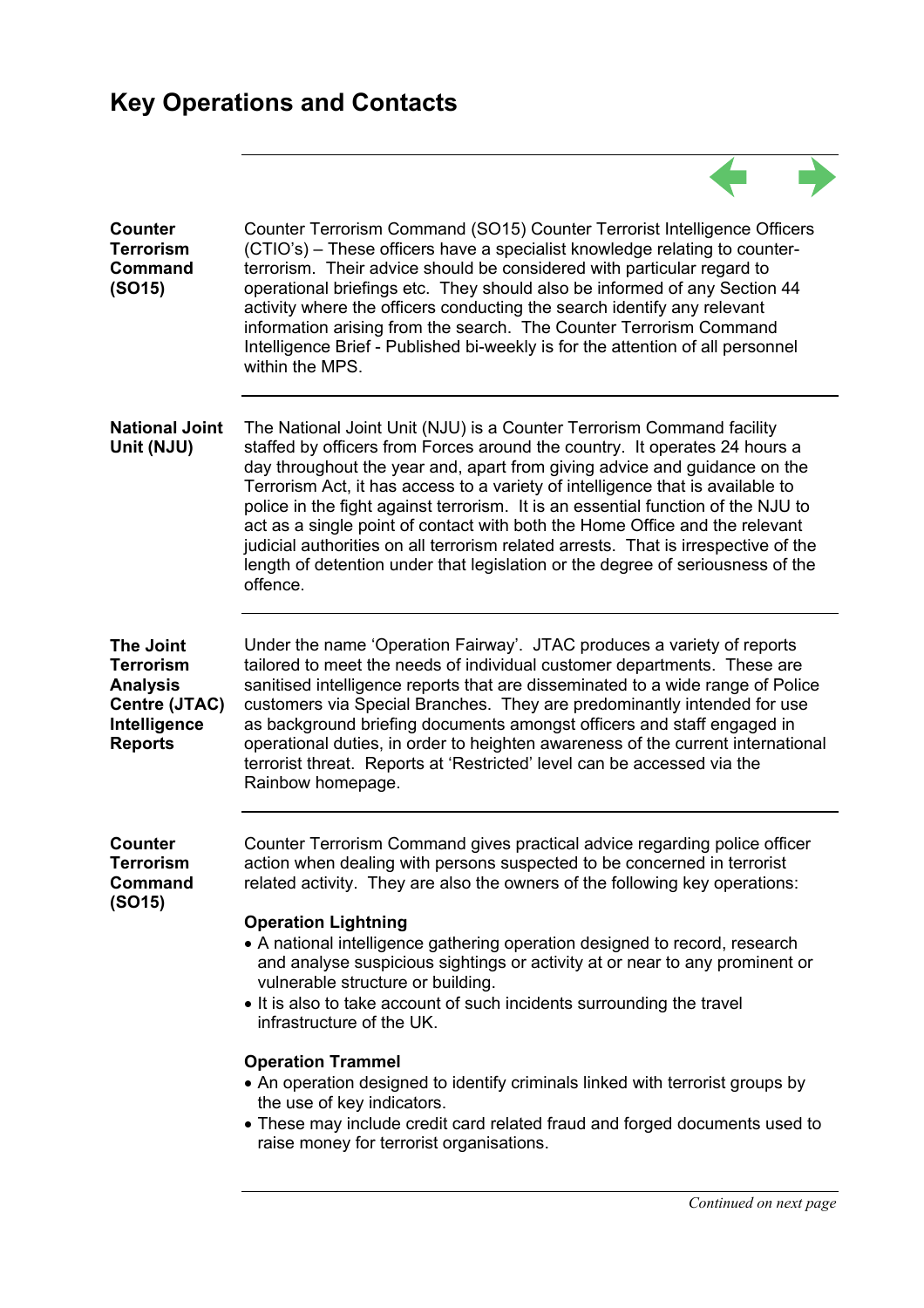# **Key Operations and Contacts, Continued**

| Counter<br><b>Terrorism</b><br>Command<br>(SO15)<br>(continued) | <b>Operation Camion</b><br>• This operation is designed to identify and deal with the individuals who<br>support international terrorist groups linked to the AQ network that are<br>engaged in theft of vehicles containing hazardous materials and theft of<br>marked Emergency Services vehicles or identifiable Military vehicles, which<br>would normally not attract suspicion.     |
|-----------------------------------------------------------------|-------------------------------------------------------------------------------------------------------------------------------------------------------------------------------------------------------------------------------------------------------------------------------------------------------------------------------------------------------------------------------------------|
|                                                                 | <b>Operation Kratos</b><br>• There are 4 phases of Operation Kratos, each designed by SO15 as a co-<br>ordinated response to suicide attacks.                                                                                                                                                                                                                                             |
| <b>Operation</b><br><b>Rainbow</b><br>(CO11)                    | <b>Operation Rainbow (CO11)</b> Operation Rainbow is primarily a uniform policing<br>response to counter terrorism.                                                                                                                                                                                                                                                                       |
|                                                                 | It can be used in support of activities related to covert tactics and<br>deployments by other specialist branches/departments that are deliberately<br>overt and high profile.                                                                                                                                                                                                            |
|                                                                 | It is the gateway through which intelligence about counter terrorist activity<br>informs uniform policing.                                                                                                                                                                                                                                                                                |
|                                                                 | The Operation Rainbow intranet site gives information on the contemporary<br>threat and advice on the application of an authority under section 44 of the<br>Terrorism Act 2000, information about building alert states, guidance and<br>reminders on methods of response to certain types of incidents, information<br>about previously published materials and useful contact details. |
|                                                                 |                                                                                                                                                                                                                                                                                                                                                                                           |

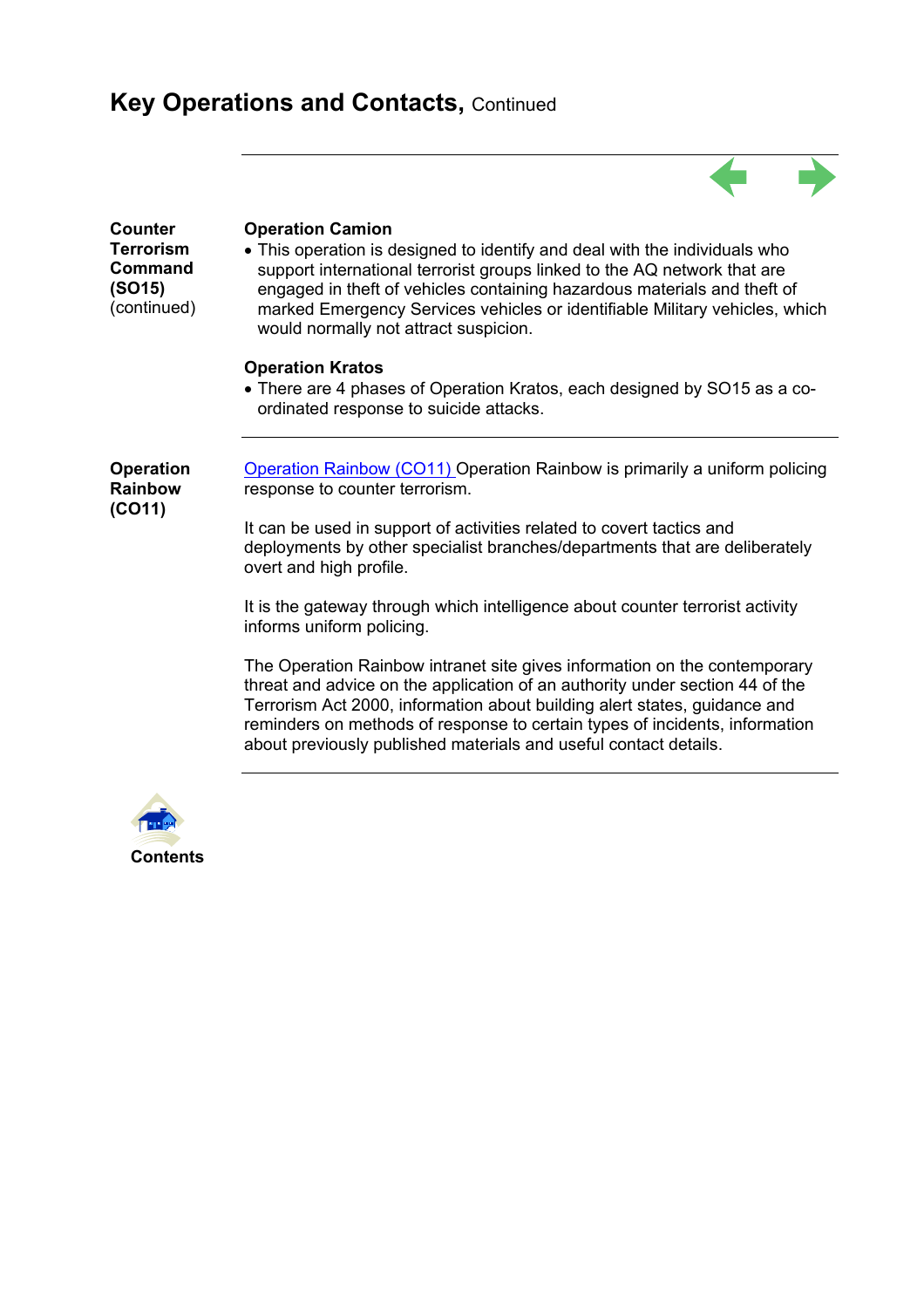# **Responsibilities**

| Ownership                         | The commissioning, ownership and approval of this SOP resides with the<br>Stop & Search Strategic Committee.                                                                                                                                                                                                                |
|-----------------------------------|-----------------------------------------------------------------------------------------------------------------------------------------------------------------------------------------------------------------------------------------------------------------------------------------------------------------------------|
| <b>Development</b><br>of document | This SOP was developed by the Territorial Policing Safer Neighbourhoods<br>unit.                                                                                                                                                                                                                                            |
| Implementing                      | This SOP will be implemented by:<br>• Operational Officers;<br>• Supervisors;<br>• SMT Leads on Stop and Search;<br>• Duty Officers;<br>• Superintendents;<br>• Borough Intelligence Units (BIU);<br>• Management Information Units (MIU);<br>• Quality Assurance Officers; and<br>• Diversity & Citizen Focus Directorate. |
| <b>Review of</b><br>document      | The review of this SOP will be the responsibility of the Territorial Policing<br>Safer Neighbourhoods unit.                                                                                                                                                                                                                 |
|                                   |                                                                                                                                                                                                                                                                                                                             |

 $\blacktriangle$ 

 $\blacktriangleright$ 



**Contents**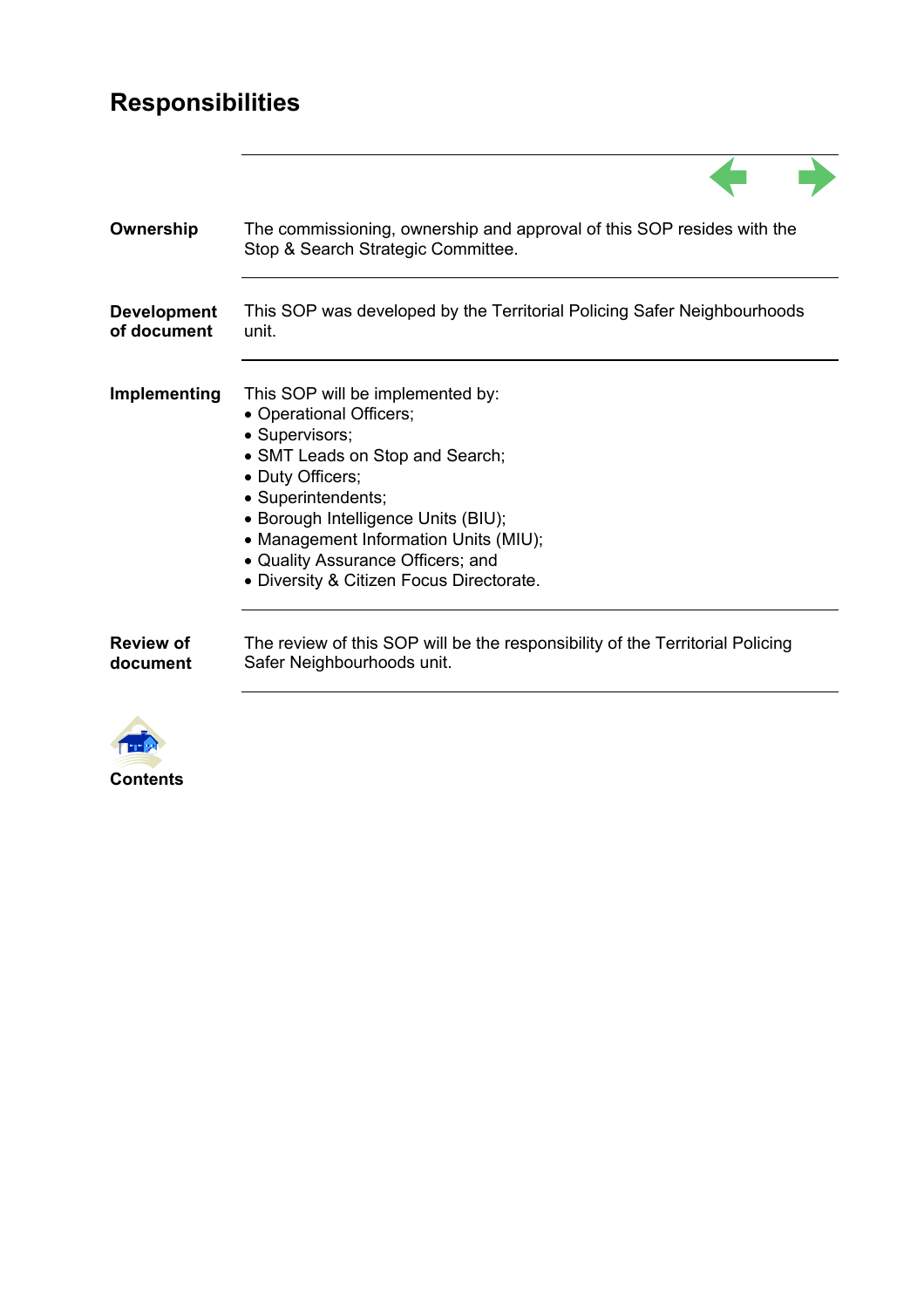## **Associated Polices and Documents**

| Legislation | The Police & Criminal Evidence Act 1984 Code of Practice - Code A<br>Police (Property) Regulations 1997<br>Human Rights Act 1998<br>- Article 3 – prohibition of torture, inhuman or degrading treatment;<br>- Article $5$ – the right to liberty;<br>- Article $8$ – the right to respect for private life;<br>- Article 10 – the freedom of expression;<br>- Article 14 – the prohibition on discrimination).<br>Police (Health & Safety) Act 1974<br>The Management of Health & Safety at Work Regulations 1999<br>The Provision & Use of Work Equipment Regulations 1998<br>Manual handling Operations Regulations 1992<br>Personal Protective Equipment Regulations 1992<br>Race Relations Act 1976<br>Race Relations (Amendment) Act 2000; (RRAA)<br>Freedom of Information Act 2000 |  |
|-------------|--------------------------------------------------------------------------------------------------------------------------------------------------------------------------------------------------------------------------------------------------------------------------------------------------------------------------------------------------------------------------------------------------------------------------------------------------------------------------------------------------------------------------------------------------------------------------------------------------------------------------------------------------------------------------------------------------------------------------------------------------------------------------------------------|--|

 $\blacktriangle$ 

**Polices** MPS Principles on Stops and Searches